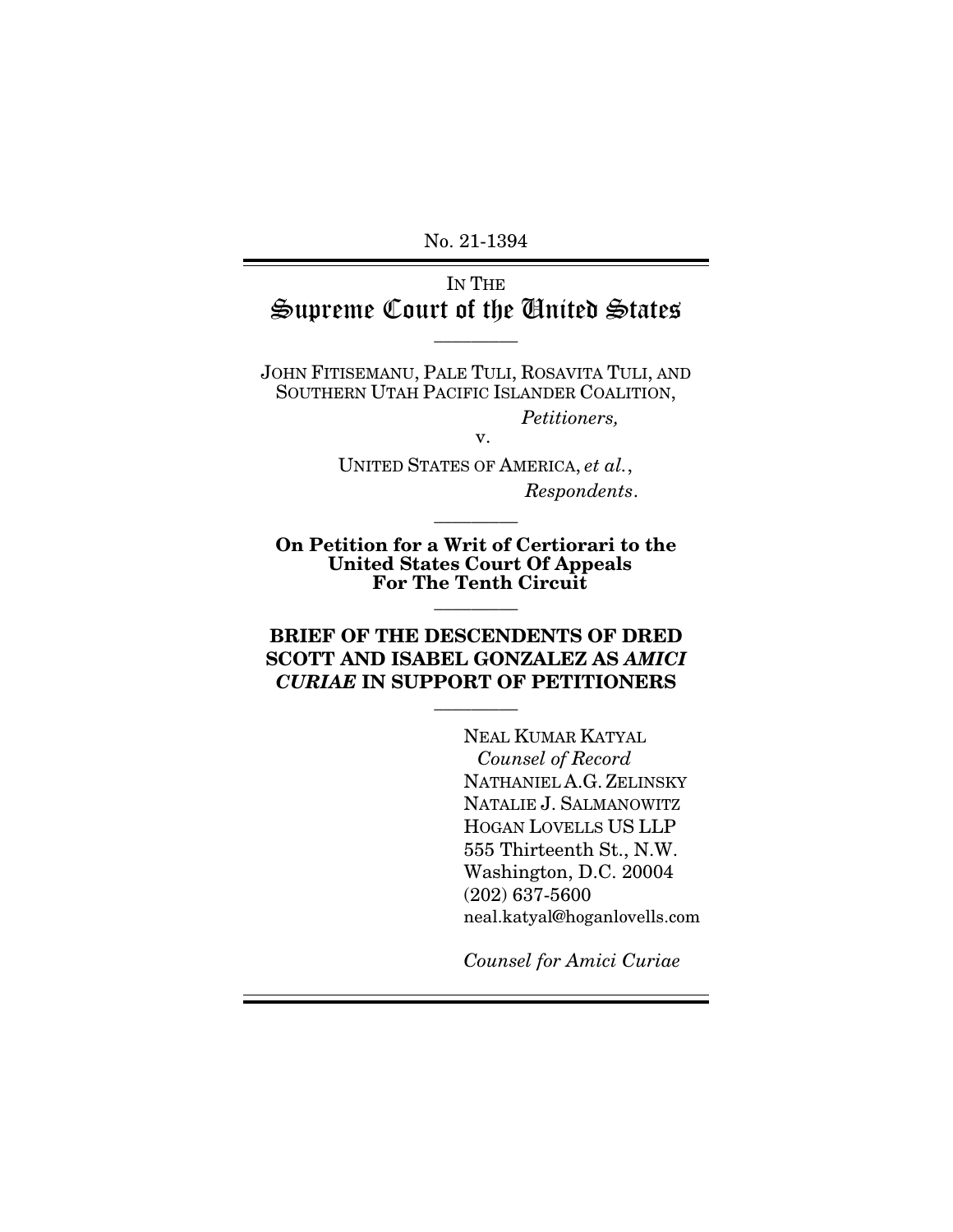# TABLE OF CONTENTS

|     |                |                                       | Page |
|-----|----------------|---------------------------------------|------|
|     |                |                                       |      |
|     |                |                                       |      |
|     |                |                                       |      |
|     |                |                                       |      |
| L.  |                | THE FOURTEENTH AMENDMENT              |      |
|     |                | OVERTURNED DRED SCOTT V.              |      |
|     |                | SANDFORD AND GUARANTEED               |      |
|     |                | <b>BIRTHRIGHT CITIZENSHIP TO</b>      |      |
|     |                |                                       |      |
|     | $A_{1}$        | Dred Scott Invented A Racial          |      |
|     |                | Conception Of Citizenship And         |      |
|     |                |                                       |      |
|     | <b>B.</b>      | The Fourteenth Amendment              |      |
|     |                | Overturned Dred Scott And             |      |
|     |                | <b>Clarified That All Americans</b>   |      |
|     |                | Are Citizens And Members Of           |      |
|     |                |                                       |      |
| II. |                | IN GONZALES, THIS COURT               |      |
|     |                | <b>WRONGLY DECLINED TO</b>            |      |
|     |                | <b>ENFORCE THE CITIZENSHIP</b>        |      |
|     |                | CLAUSE'S GUARANTEES11                 |      |
|     | $A_{\cdot}$    | The Fourteenth Amendment's            |      |
|     |                | <b>Protections Posed An Obstacle</b>  |      |
|     |                |                                       |      |
|     | B <sub>1</sub> | <b>Gonzales Enabled The Political</b> |      |
|     |                | <b>Branches To Impose Tiers Of</b>    |      |
|     |                | Membership In The American            |      |
|     |                |                                       |      |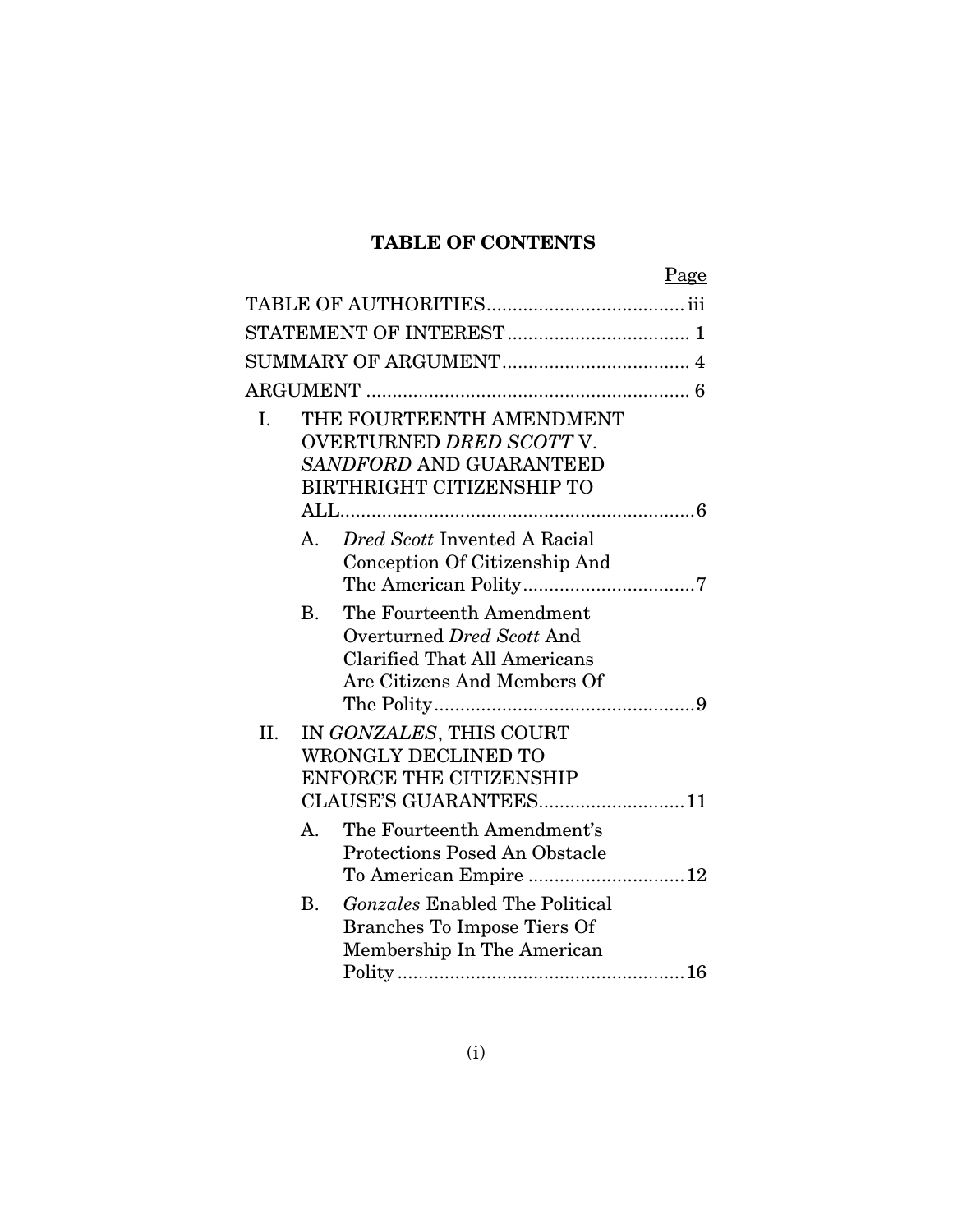# TABLE OF CONTENTS—Continued

Page

| III. THE DECISION BELOW |  |
|-------------------------|--|
| RESUCCITATES DRED SCOTT |  |
| AND PRESENTS THIS COURT |  |
| WITH AN OPPORUNITY TO   |  |
| CORRECT GONZALES'S      |  |
|                         |  |
|                         |  |

ii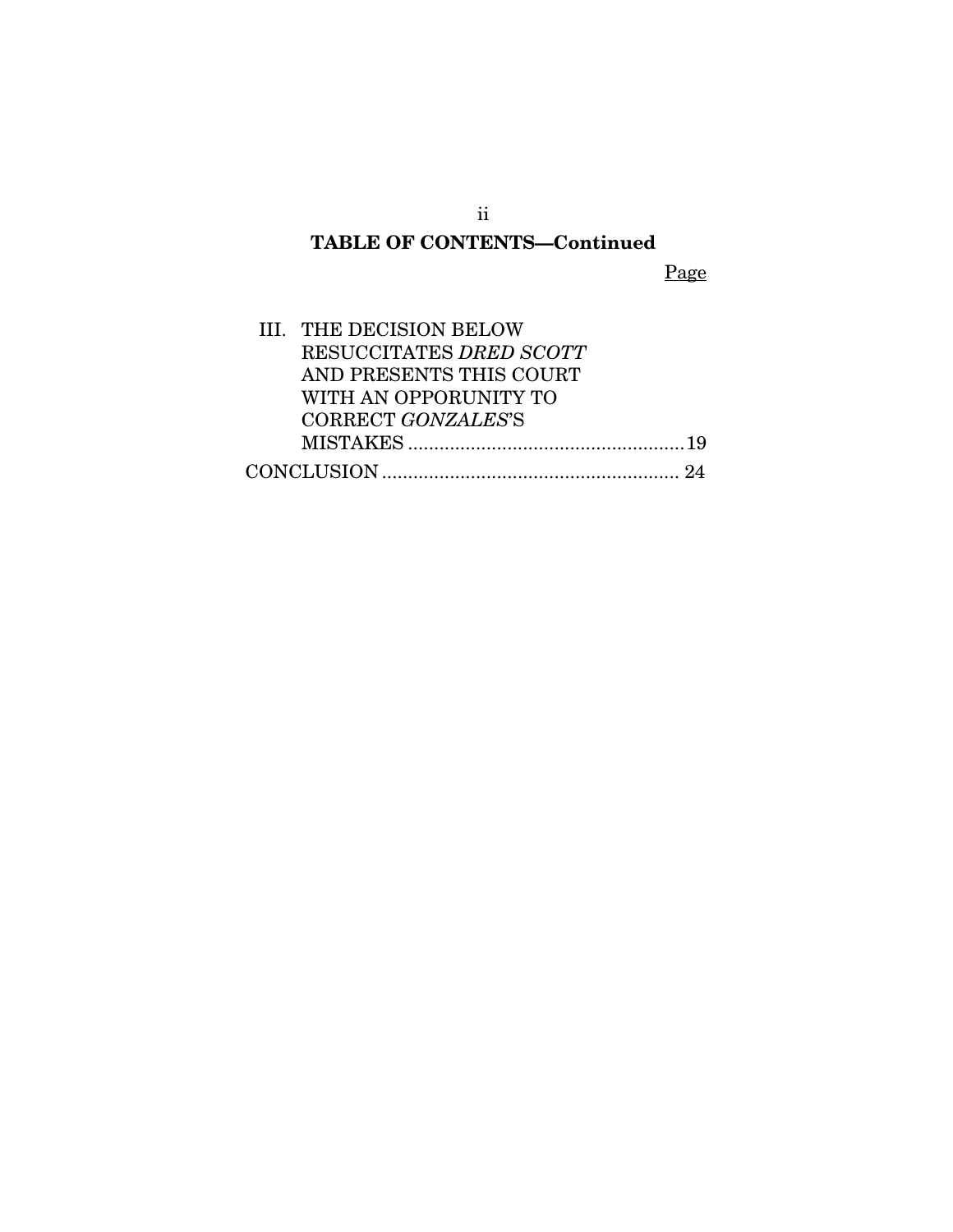# TABLE OF AUTHORITIES

Page(s)

| <b>CASES:</b>                                             |  |  |  |
|-----------------------------------------------------------|--|--|--|
| Afroyim v. Rusk,                                          |  |  |  |
| Downes v. Bidwell,                                        |  |  |  |
| Dred Scott v. Sandford,                                   |  |  |  |
| Gonzales v. Williams,                                     |  |  |  |
| In re Gonzalez,<br>118 F. 941 (C.C.S.D.N.Y. 1902)  16, 17 |  |  |  |
| Klapprott v. United States,                               |  |  |  |
| Perez v. Brownell,                                        |  |  |  |
| Plessy v. Ferguson,                                       |  |  |  |
| Schneiderman v. United States,                            |  |  |  |
| Slaughter-House Cases,                                    |  |  |  |
| United States v. Vaello Madero,                           |  |  |  |
| United States v. Wong Kim Ark,                            |  |  |  |
| <b>CONSTITUTIONAL PROVISIONS:</b>                         |  |  |  |
|                                                           |  |  |  |
|                                                           |  |  |  |

iii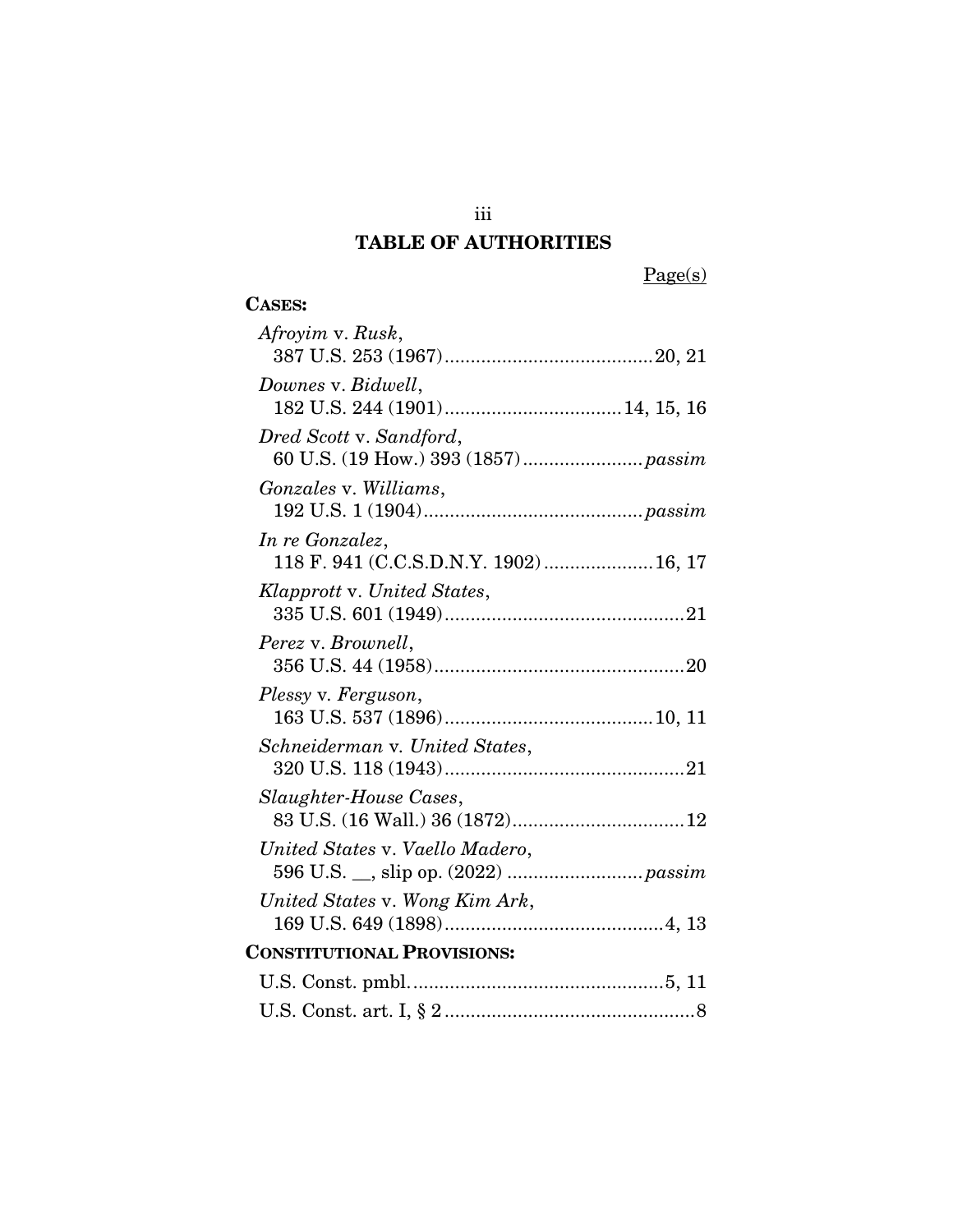| <b>TABLE OF AUTHORITIES-Continued</b>                                                                              |
|--------------------------------------------------------------------------------------------------------------------|
| Page(s)                                                                                                            |
|                                                                                                                    |
| <b>STATUTE:</b>                                                                                                    |
| Act of Apr. 9, 1866 (Civil Rights Act of                                                                           |
| <b>LEGISLATIVE MATERIALS:</b>                                                                                      |
| S. Doc. No. 234 (56th Cong., 1st Sess.                                                                             |
| Cong. Globe, 39th Cong., 1st Sess. (1866)  passim                                                                  |
| <b>OTHER AUTHORITIES:</b>                                                                                          |
| Akhil Reed Amar, Plessy v. Ferguson and<br>the Anti-Canon, 39 Pepp. L. Rev. 75                                     |
| Developments in the Law-The U.S.<br>Territories, 130 Harv. L. Rev. 1617 (2017) 14                                  |
| Garrett Epps, The Citizenship Clause: A<br>"Legislative History," 60 Am. U. L. Rev.<br>$331(2010)$                 |
| Sam Erman, Almost Citizens: Puerto<br>Rico, the U.S. Constitution, and Empire                                      |
| Gary Lawson & Guy Seidman, The<br><b>Constitution of Empire: Territorial</b><br>Expansion & American Legal History |

iv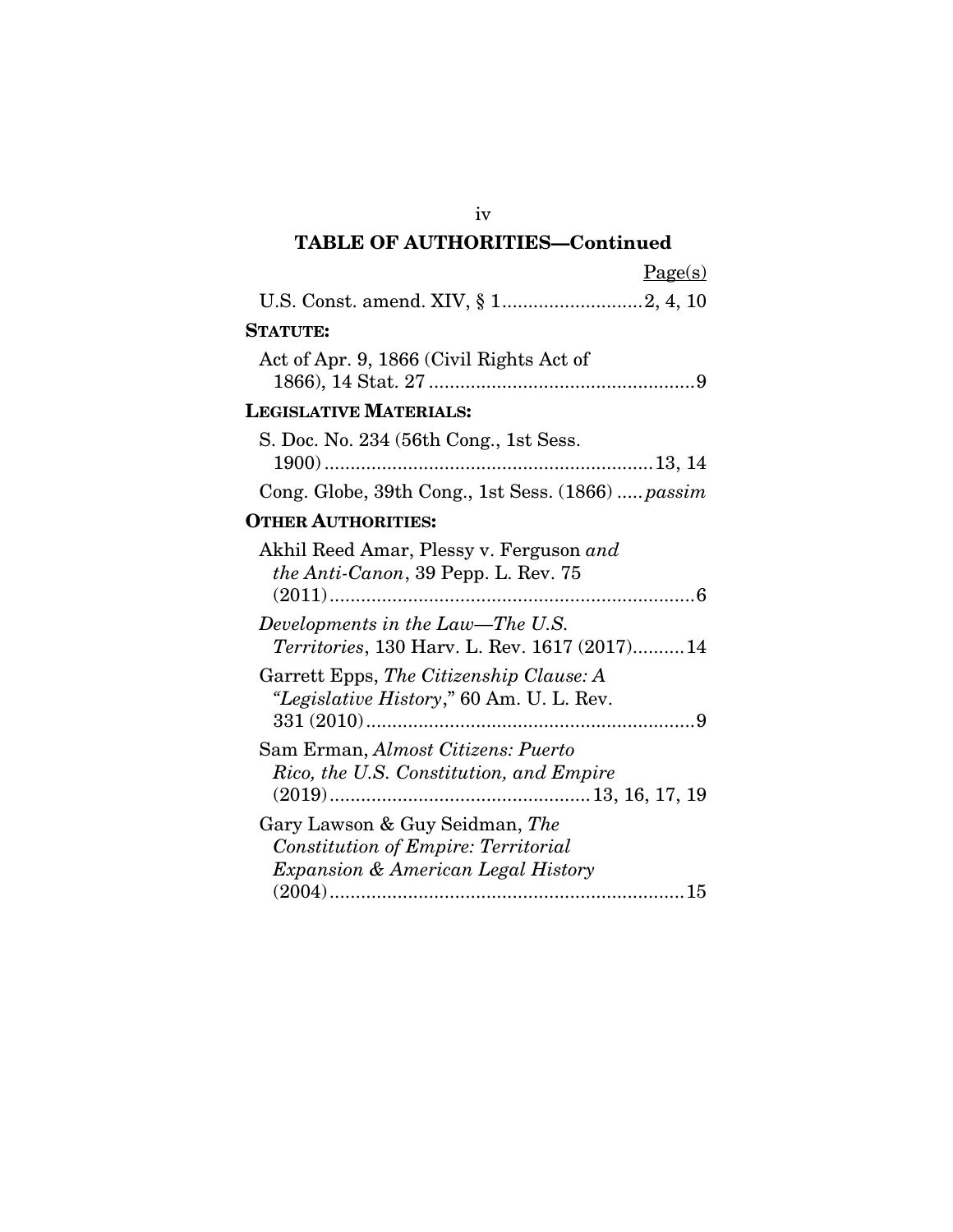# TABLE OF AUTHORITIES—Continued

Page(s)

v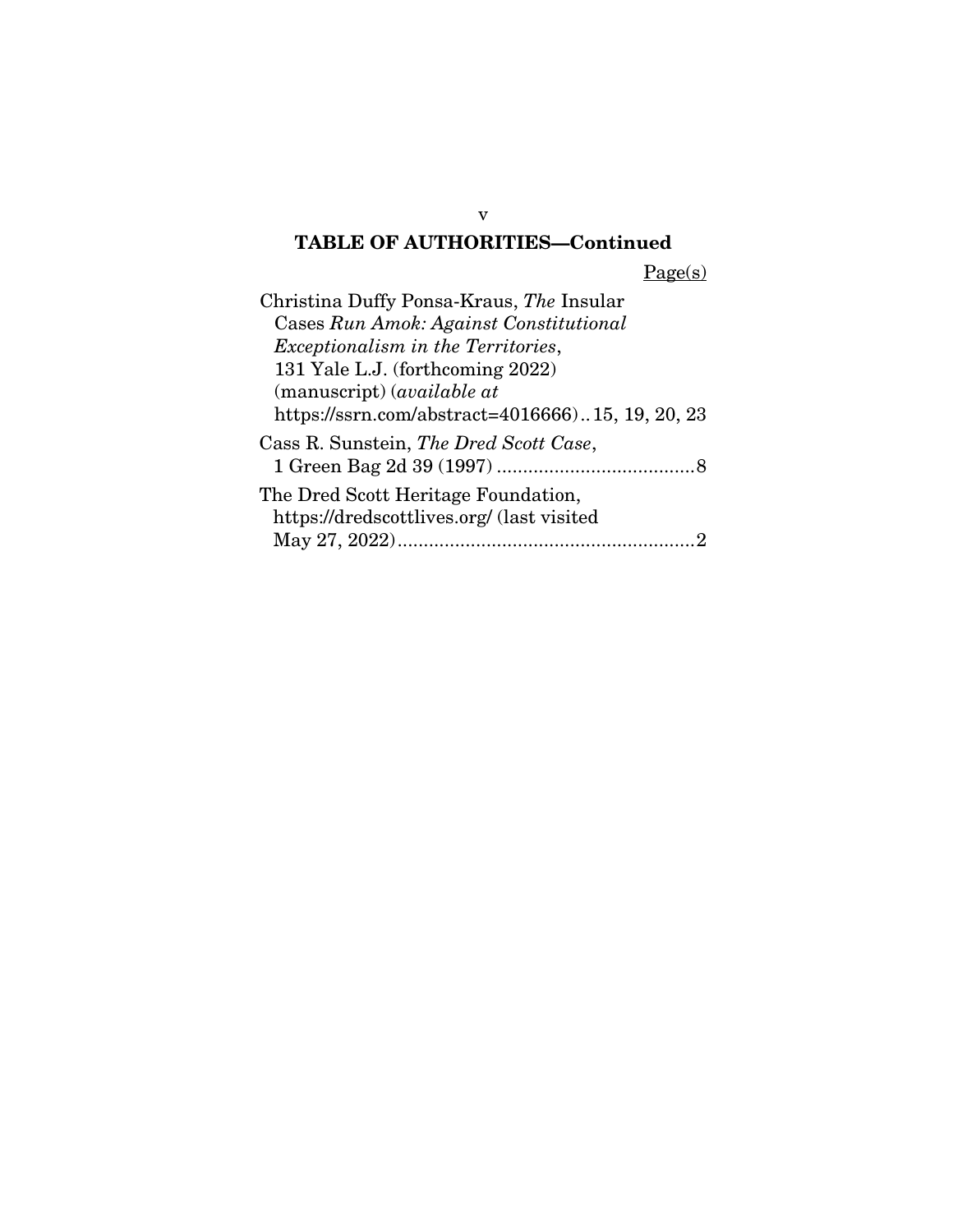# IN THE Supreme Court of the United States

 $\overline{\phantom{a}}$  . The set of  $\overline{\phantom{a}}$ 

No. 21-1394  $\overline{\phantom{a}}$   $\overline{\phantom{a}}$ 

JOHN FITISEMANU, PALE TULI, ROSAVITA TULI, AND SOUTHERN UTAH PACIFIC ISLANDER COALITION,

*Petitioners,*

v.

UNITED STATES OF AMERICA, *et al.*, *Respondents*.

 $\overline{\phantom{a}}$  . The set of  $\overline{\phantom{a}}$ 

On Petition for a Writ of Certiorari to the United States Court Of Appeals For The Tenth Circuit

 $\overline{\phantom{a}}$  . The set of  $\overline{\phantom{a}}$ 

# BRIEF OF DESCENDENTS OF DRED SCOTT AND ISABEL GONZALEZ AS *AMICI CURIAE* IN SUPPORT OF PETITIONERS

#### STATEMENT OF INTEREST

 $\overline{\phantom{a}}$  . The set of  $\overline{\phantom{a}}$ 

Lynne M. Jackson and Belinda Torres-Mary submit this brief as *amici curiae* in support of Petitioners.<sup>1</sup>

<sup>&</sup>lt;sup>1</sup> No party or counsel for a party authored this brief in whole or in part. No party, counsel for a party, or person other than *amici curiae* or their counsel made any monetary contribution intended to fund the preparation or submission of this brief. All parties have consented to the filing of this amicus brief. All parties were given 10 days' notice of the filing of this brief.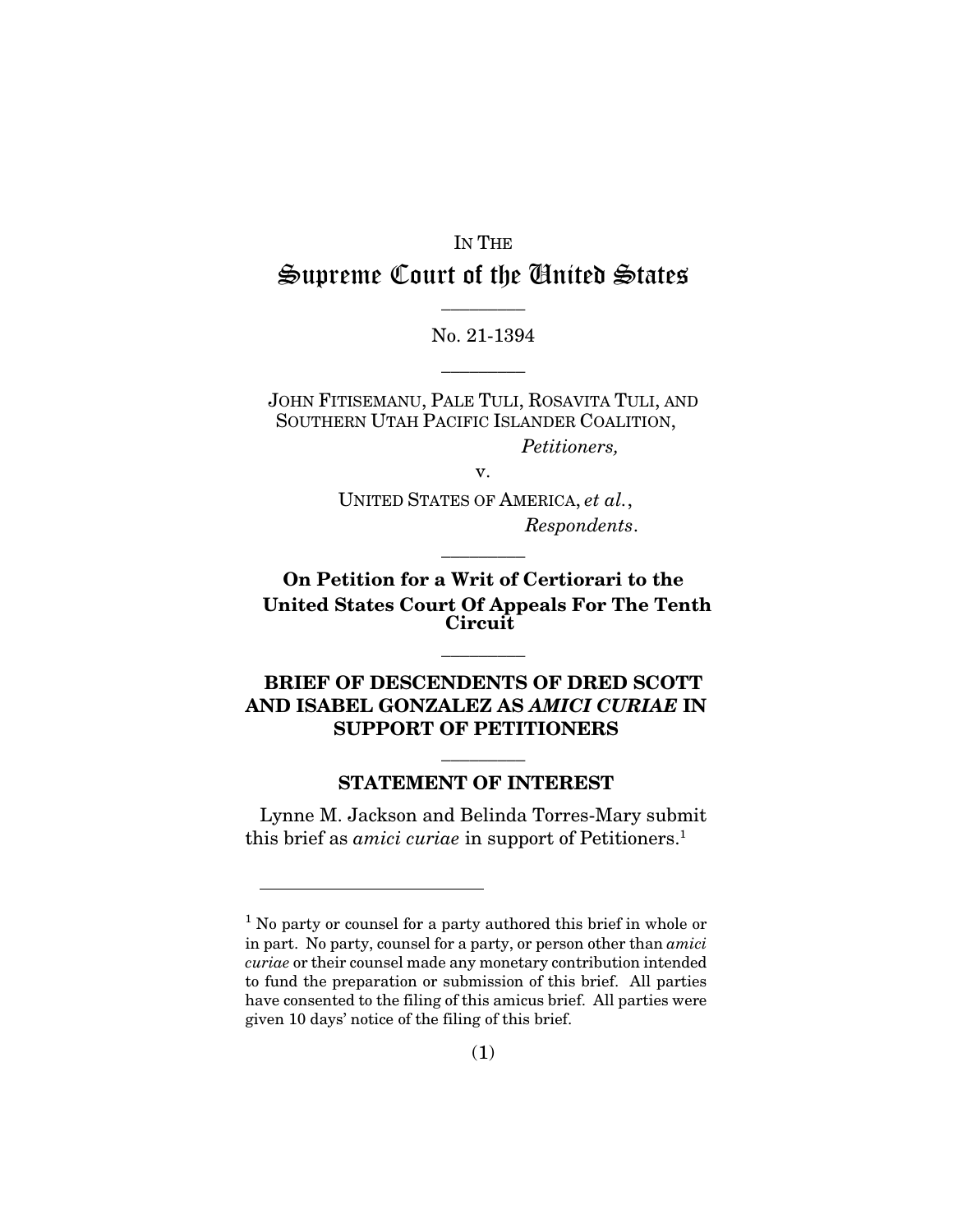Lynne M. Jackson is the great-great-granddaughter of Dred and Harriet Scott, through her father. Dred Scott was born into slavery in Virginia in 1799. In the 1830s, Dred's owner brought him to live in Illinois and the Wisconsin territory, both of which then banned slavery. After Dred and his owner moved back to a slave state, Dred filed a lawsuit to establish his freedom, invoking his right as a citizen to sue in federal court. In an infamous decision, this Court rejected Dred's claim to freedom and, in the process, declared that no person of African descent was or could become a citizen of the United States. *Dred Scott* v. *Sandford*, 60 U.S. (19 How.) 393, 404-405, 453 (1857). Despite this Court's ruling, Dred and his family were emancipated in 1857 by one of the children of his original owners. During Reconstruction, Congress passed—and the States ratified—the Citizenship Clause of the Fourteenth Amendment to overturn *Dred Scott*. It conclusively establishes that: "All persons born or naturalized in the United States, and subject to the jurisdiction thereof, are citizens of the United States and of the State wherein they reside." U.S. Const. amend. XIV,  $§ 1.$ 

In 2006, Ms. Jackson founded the Dred Scott Heritage Foundation. *See* The Dred Scott Heritage Foundation, https://dredscottlives.org/ (last visited May 27, 2022). The foundation commemorates Dred and Harriet Scott's struggle for freedom, educates the public on the impact of the case, and promotes racial reconciliation. The foundation also emphasizes the consequences of denigrating a group of people to a "less than" status and depriving them of their rights to citizenship.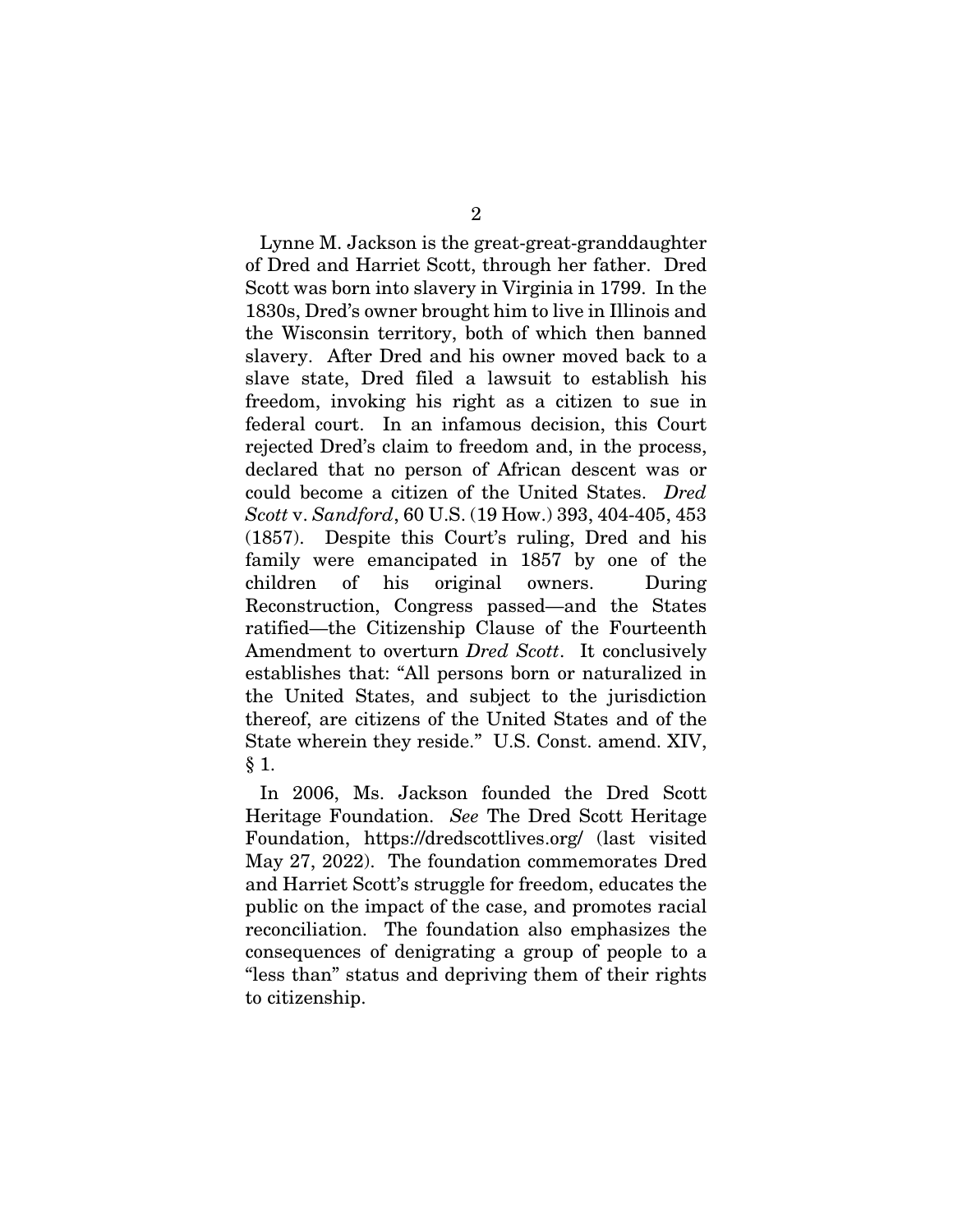Belinda Torres-Mary is the great-granddaughter of Isabel Gonzalez, through her father. In 1902, Isabel Gonzalez left her native home of Puerto Rico to move to New York. Isabel was a pregnant, young widow with only eleven dollars to her name, who planned to start a new life in New York. Despite Puerto Rico being a territory of the United States, immigration officials detained Isabel at Ellis Island and denied her entry as an alien immigrant.

Isabel argued that she was not an alien immigrant, but rather a citizen of the United States. When her case reached this Court, the Court ruled that Isabel was not an alien within the narrow meaning of the relevant immigration provisions. *Gonzales* v. *Williams*, 192 U.S. 1, 13 (1904).<sup>2</sup> But by ruling on that narrow basis, the Court intentionally sidestepped the question whether Puerto Ricans were citizens, and enabled the political branches to limit birthright citizenship in the territories.

Over a century later, Puerto Ricans remain secondclass citizens. Congress has extended citizenship to those born in the Commonwealth by statute. But no court has confirmed Puerto Ricans' status as birthright citizens under the Constitution. In light of her family's history, Ms. Torres-Mary has a deep, personal interest in ensuring that all individuals like Isabel, whether born in a State, Puerto Rico or other U.S. territories, are finally acknowledged as complete citizens of this country.

<sup>&</sup>lt;sup>2</sup> When referring to the case, this brief uses the spelling of the official caption, "*Gonzales*." When referring to Isabel, the brief spells her last name the way she spelled it herself—ending in a "z" instead of an "s" and without any accent mark over the "a."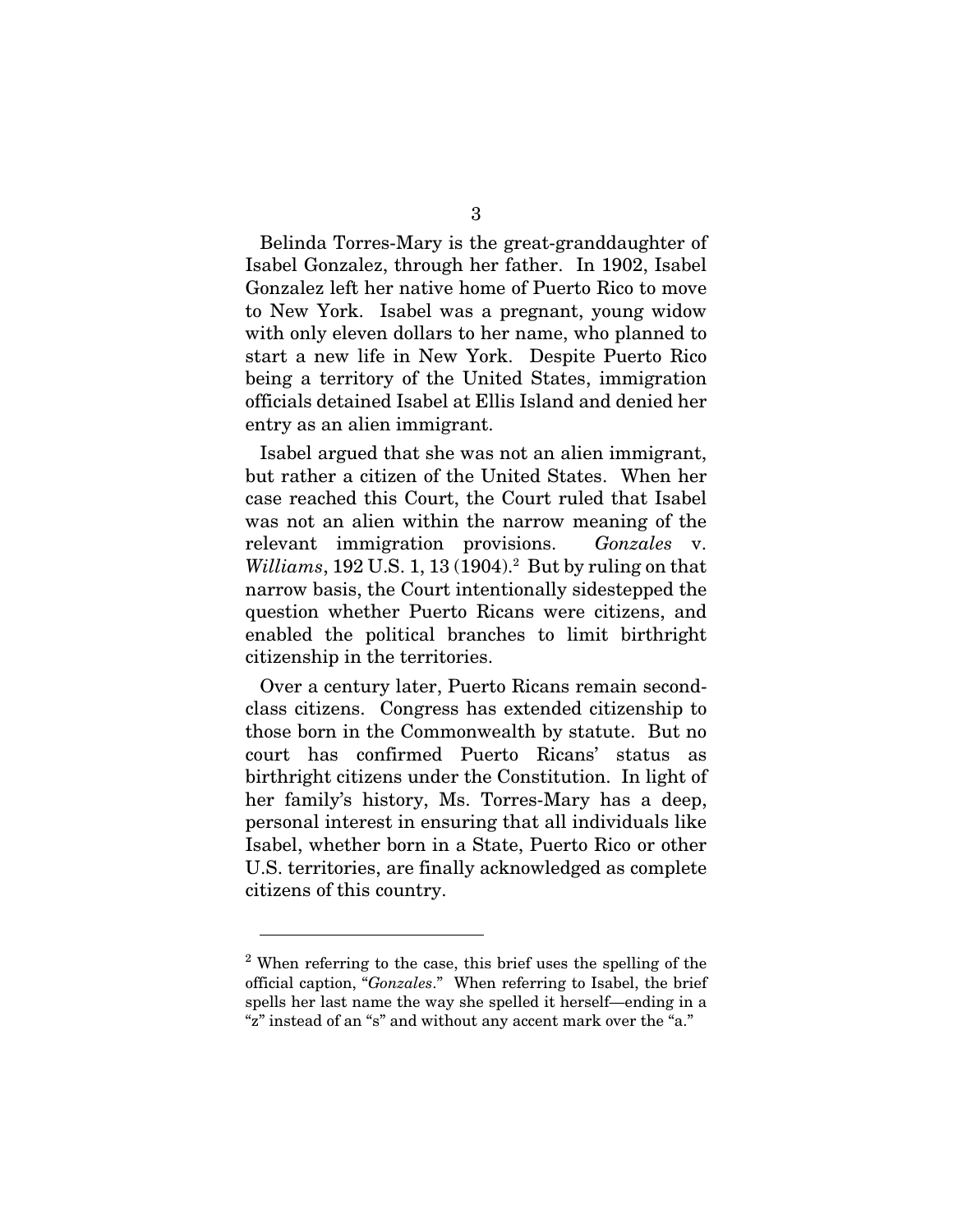*Amici* have a particular interest in this case. The decision below wrongfully denies American Samoans birthright citizenship and contradicts the text, history, and purpose of the Citizenship Clause. *Amici* write to explain how that decision echoes the mistakes of the past, and to urge this Court to enforce the clear meaning and enduring promise of the Fourteenth Amendment.

#### SUMMARY OF ARGUMENT

I. The Fourteenth Amendment is a crown jewel in our Constitution. Enacted in the aftermath of a bloody war to preserve the Union and to extinguish slavery, the amendment announces the fundamental equality of all Americans, regardless of their race or creed, color or ethnicity. This case involves the very first sentence of the first clause: "All persons born or naturalized in the United States, and subject to the jurisdiction thereof, are citizens of the United States and of the State wherein they reside." U.S. Const. amend. XIV, § 1.

As a legal matter, the Citizenship Clause should not have been necessary. The "rule of citizenship by birth within the territory" is "ancient and fundamental." *United States* v. *Wong Kim Ark*, 169 U.S. 649, 693 (1898). But because of the most notorious decision in this Court's history, the Citizenship Clause became a necessity. In *Dred Scott*, this Court declared that all African Americans—even those "emancipated" or "born of parents who had become free before their birth"—could *never* become citizens of the United States and gain full membership in our American community. 60 U.S. at 403-405.

That conclusion, found nowhere in the Constitution's text, stemmed from a profoundly racist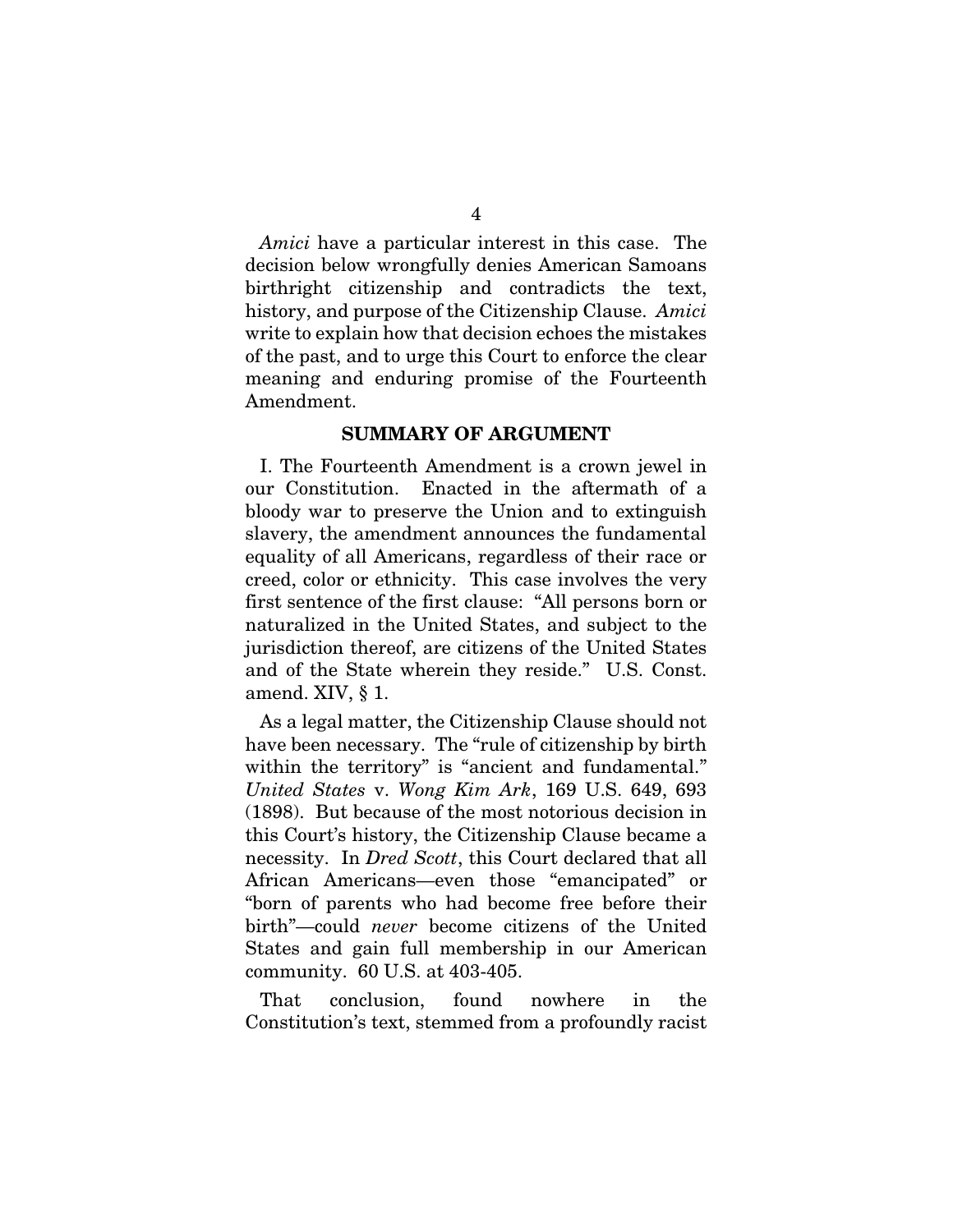assertion: that by virtue of their race alone, African Americans did not deserve to be part of "the People of the United States" striving to build our ever "more perfect Union." U.S. Const. pmbl. The Framers of the Fourteenth Amendment crafted the Citizenship Clause to ensure that no one—neither this Court nor the political branches—could ever again limit the American polity and establish tiers of membership in our community.

II. At the turn of the Twentieth Century, the constitutional codification of that ancient and fundamental promise came into conflict with America's imperial aspirations. As the United States gained new overseas territories, those in favor of expansion fretted about making "savage" foreigners full Americans. To facilitate empire, some of the nation's leading lawyers concocted a theory that the political branches could determine whether and when the Constitution applied to America's new acquisitions.

In *Gonzales* v*. Williams*, the Court had the opportunity to declare Puerto Ricans citizens, and thus full members of this polity. But instead of enforcing the fundamental promise of equality embodied in the Fourteenth Amendment, the Court sidestepped the issue to avoid hobbling a nascent American empire. In the process, this Court allowed the political branches to dilute the Citizenship Clause, and revitalize the evil at the heart of *Dred Scott*.

III. The decision below denies American Samoans birthright citizenship, directly undermining the core promise of the Citizenship Clause and repeating the mistakes of *Dred Scott*. That decision has no basis in—indeed, flatly contradicts—the Constitution's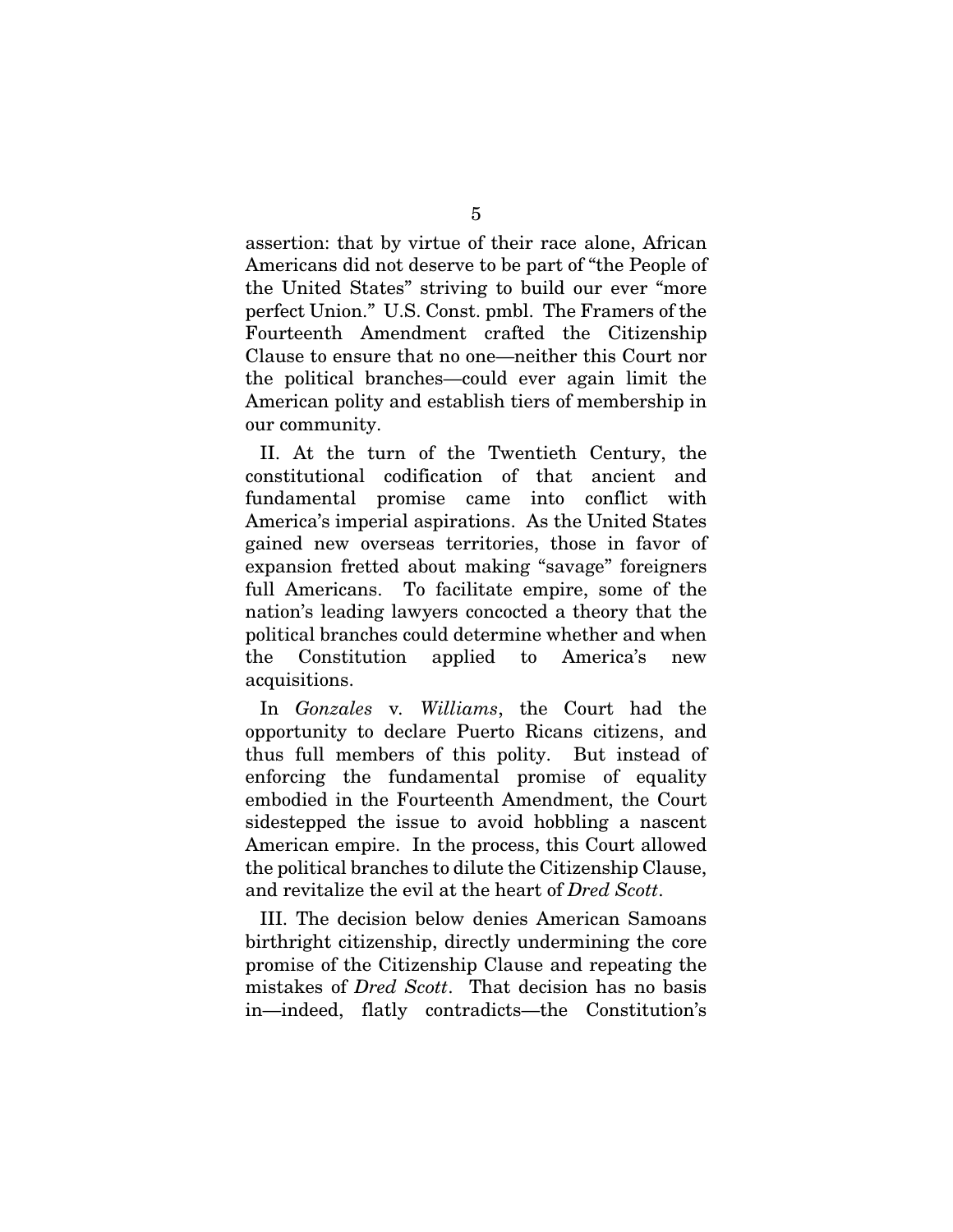text, history, and purpose. Instead of complying with its obligation to say what the law is, the Tenth Circuit deferred to the whims of the political branches—the very thing the Framers of the Fourteenth Amendment sought to prevent.

This Petition now presents this Court with a choice, not unlike the one it faced over a century ago in *Gonzales*. The Court can deny the Petition, and through silence empower the political branches at the expense of the Citizenship Clause. Or it can choose to intervene, right the wrong which this Court enabled in *Gonzales*, and enforce the promise that *all* persons born in the United States are citizens.

This Court should grant the Petition and reverse.

#### ARGUMENT

# I. THE FOURTEENTH AMENDMENT OVERTURNED *DRED SCOTT* V. *SANDFORD* AND GUARANTEED BIRTHRIGHT CITIZENSHIP TO ALL.

*Dred Scott* occupies "the lowest circle of constitutional hell" and "is openly trashed, not merely by many of America's best scholars, but by Justices of all stripes." Akhil Reed Amar, Plessy v. Ferguson *and the Anti-Canon*, 39 Pepp. L. Rev. 75, 76, 78 (2011). The reason is simple. Chief Justice Taney's announcement that African Americans were not—and could never be—citizens of the United States had no basis in the Constitution and was rooted in racism.

Chief Justice Taney's opinion rested on the belief that the Constitution reserved its protections for the "dominant" white race. *Dred Scott*, 60 U.S. at 404- 405. Under that view, African Americans were banished from the American citizenry, forever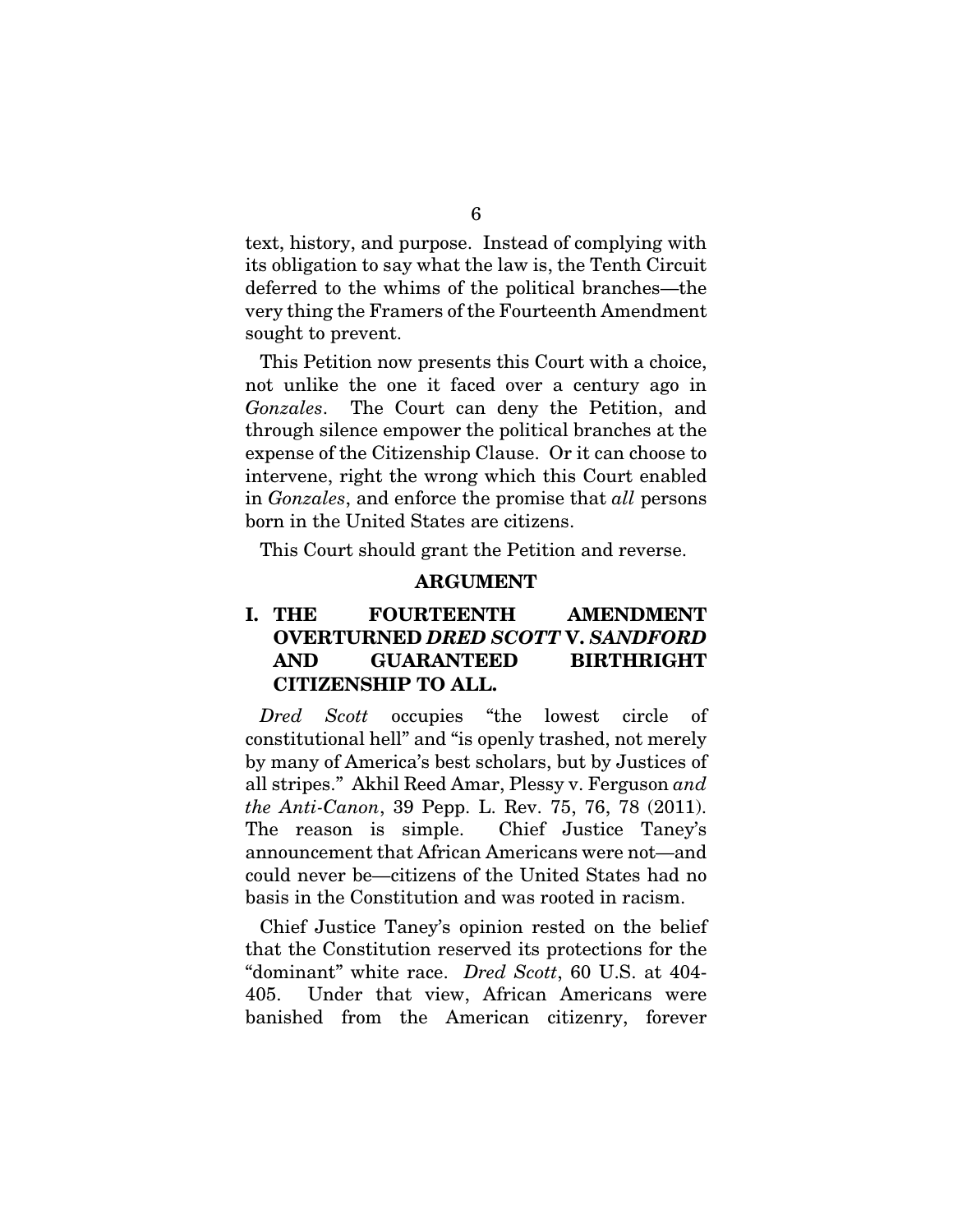relegated to a subordinate class. In extending citizenship to anyone born in the United States, the Fourteenth Amendment conclusively repudiated *Dred Scott* and settled beyond doubt a simple proposition: There are no tiers of membership in this "more perfect Union."

### A. *Dred Scott* Invented A Racial Conception Of Citizenship And The American Polity.

In *Dred Scott*, the Court confronted an ostensibly narrow threshold question: Whether Dred was a citizen of Missouri for purposes of bringing suit in federal court. 60 U.S. at 400. In a sweeping opinion, Chief Justice Taney reached far beyond that question to determine a much broader one with significantly broader ramifications: Whether African Americans were citizens of the United States, regardless of their status in any particular state. *Id.* at 404-406. To answer that question, Chief Justice Taney relied on three propositions.

*First*, the term "citizens" in the Constitution was "synonymous" with "people of the United States"—a phrase which "describe[d] the political body, who \* \* \* form the sovereignty," and "conduct the Government through their representatives." *Id.* at 404. Citizens, in other words, are the members who make up our "political community." *Id*. at 403.

*Second*, African Americans, whether enslaved or free, were barred from the American political community. According to Chief Justice Taney, the Framers deemed African Americans an inherently "subordinate and inferior class of beings, who had been subjugated by the dominant race." *Id.* at 404- 405. They were excluded from America's "political family," and "had no rights or privileges but such as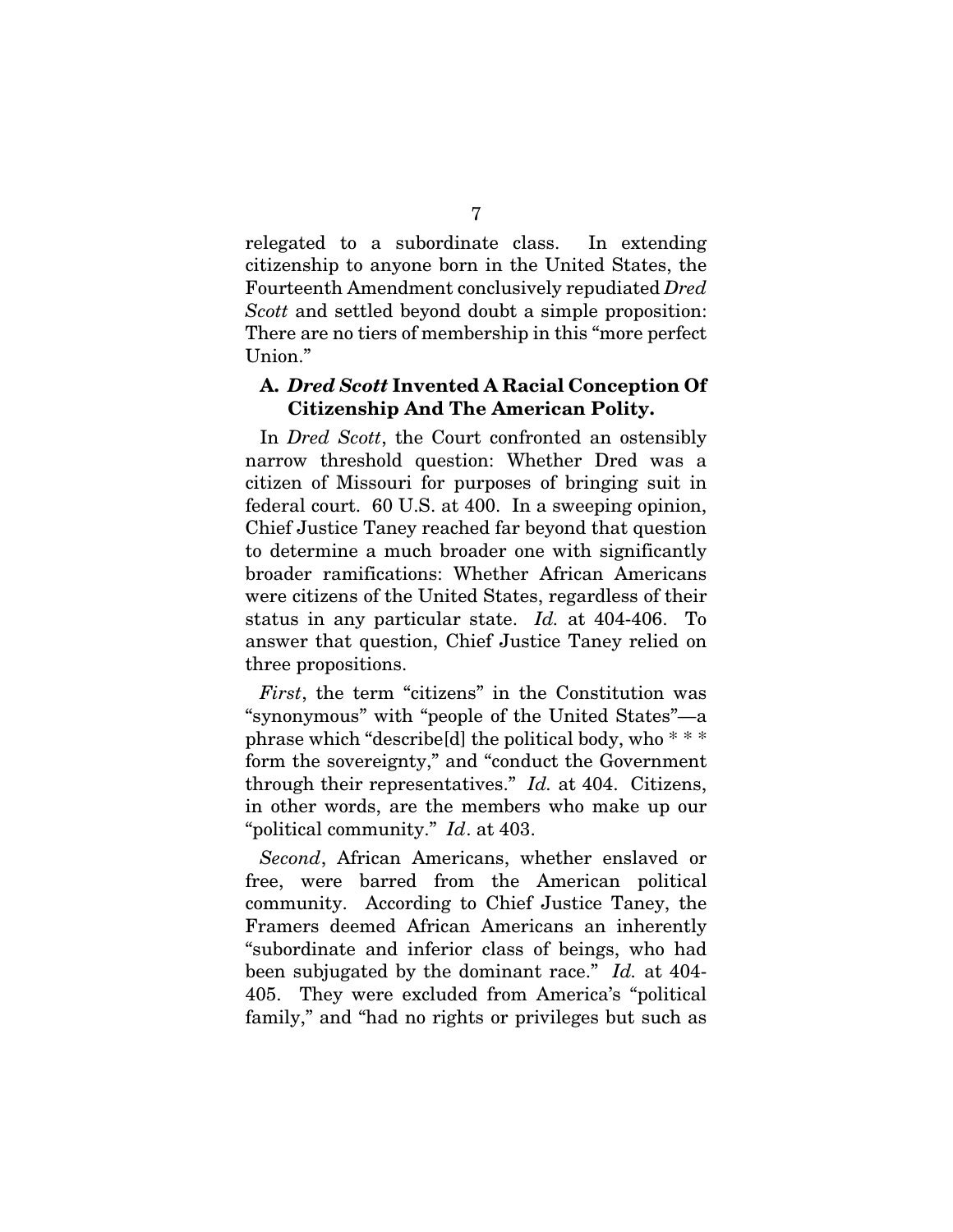those who held the power and the Government might choose to grant them." *Id.* at 404-406.

*Third*, African Americans could never become naturalized citizens. Naturalization was available only to those "born in a foreign country, under a foreign Government," which African Americans were not. *Id.* at 417.

The result: Even when not slaves, African Americans occupied a permanent second class status—never fully American, but permanently subject to the whims of a dominant race.

Chief Justice Taney claimed that a "mass of proof" supported his conclusion. *Id.* at 419. In reality, not one of the sources Chief Justice Taney cited substantiated his unconstitutional ruling. To pick just the most glaring example, Chief Justice Taney asserted that the Constitution's language "point[ed] directly and specifically to the negro race as a separate class of persons," distinct from "the people or citizens" of the United States. *Id.* at 411. Yet the Constitution nowhere excluded certain races from citizenship, much less differentiated African Americans—whether free or enslaved—as "a separate class of persons." *Id.*; *see, e.g.*, Cass R. Sunstein, *The Dred Scott Case*, 1 Green Bag 2d 39, 45 (1997). To the contrary, the Constitution had *counted* free African Americans as part of the polity for purposes of representation and direct taxation. *See* U.S. Const. art. I, § 2.

In short, *Dred Scott* invented race-based limits on citizenship and the American community that had no basis in the Constitution. In so doing, this Court did not just deny an entire race legal protections. It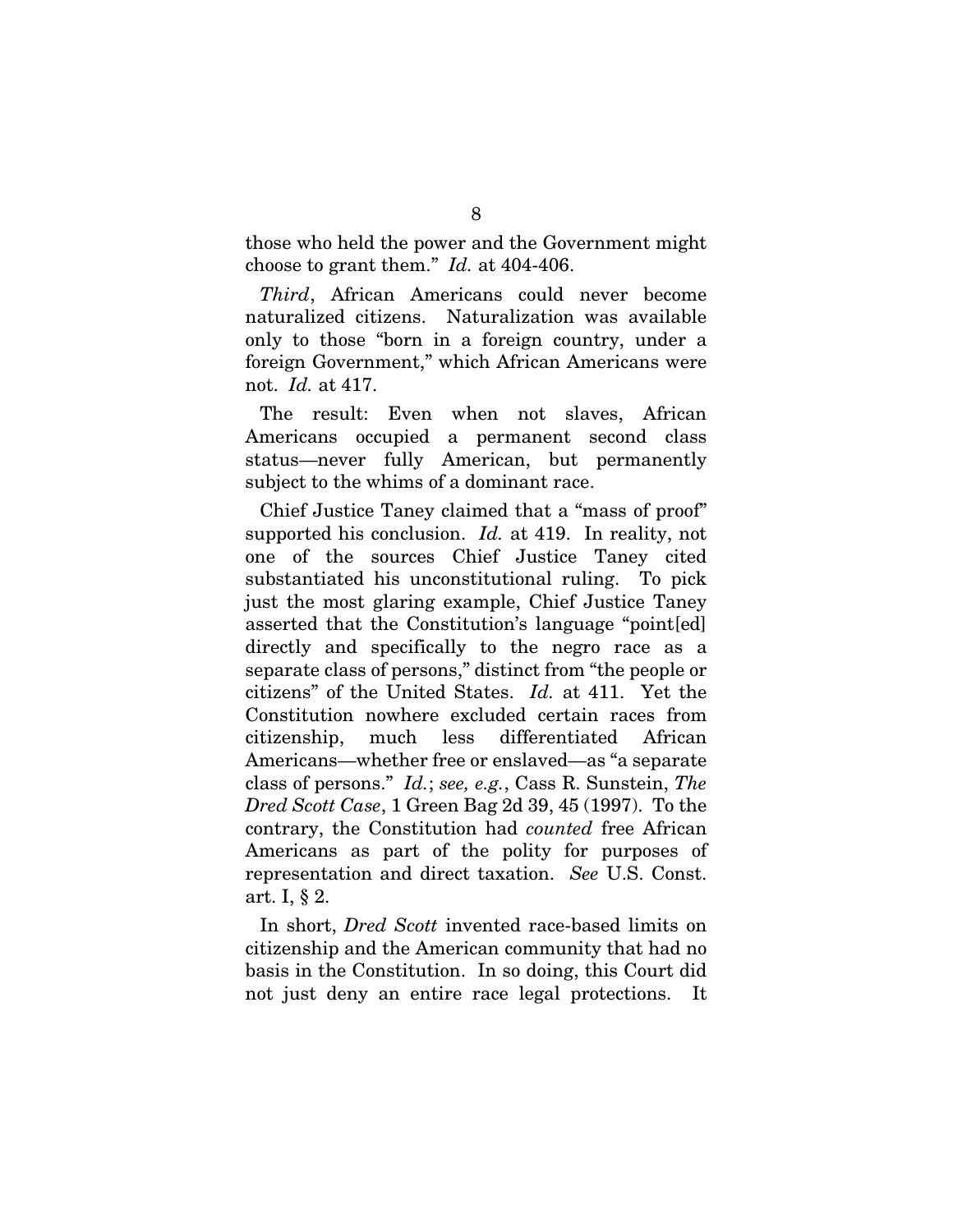sought to exclude them from the fabric of the polity, in perpetuity and without recourse.

# B. The Fourteenth Amendment Overturned *Dred Scott* And Clarified That All Americans Are Citizens And Members Of The Polity.

Following the Civil War, the same American polity Chief Justice Taney sought to protect conclusively renounced *Dred Scott*.

First, in the Civil Rights Act of 1866, Congress "declared" that "all persons born in the United States, and not subject to any foreign power" were "citizens of the United States." Act of Apr. 9, 1866 § 1, 14 Stat. 27, 27. This landmark statute "repudiate[d] *Dred Scott*," *United States* v. *Vaello Madero*, 596 U.S. \_\_, slip op. at 17 (2022) (Thomas, J., concurring), and announced that citizenship extended to *any* person born within the United States, regardless of their race. *See* Garrett Epps, *The Citizenship Clause: A "Legislative History*," 60 Am. U. L. Rev. 331, 350 (2010) (noting that the final version of the Act replaced "persons of 'African descent'" with "all persons"); *see* Cong. Globe, 39th Cong., 1st Sess. 498 (1866) (explaining that this language would cover the "children of Chinese and Gypsies born in this country").

But a congressional act is not a permanent guarantee. To forever prevent *Dred Scott*'s resurrection, by either this Court or the political branches, Congress proposed and the People adopted the Citizenship Clause.

As one of the Framers of the Fourteenth Amendment explained, courts had "stumbled on the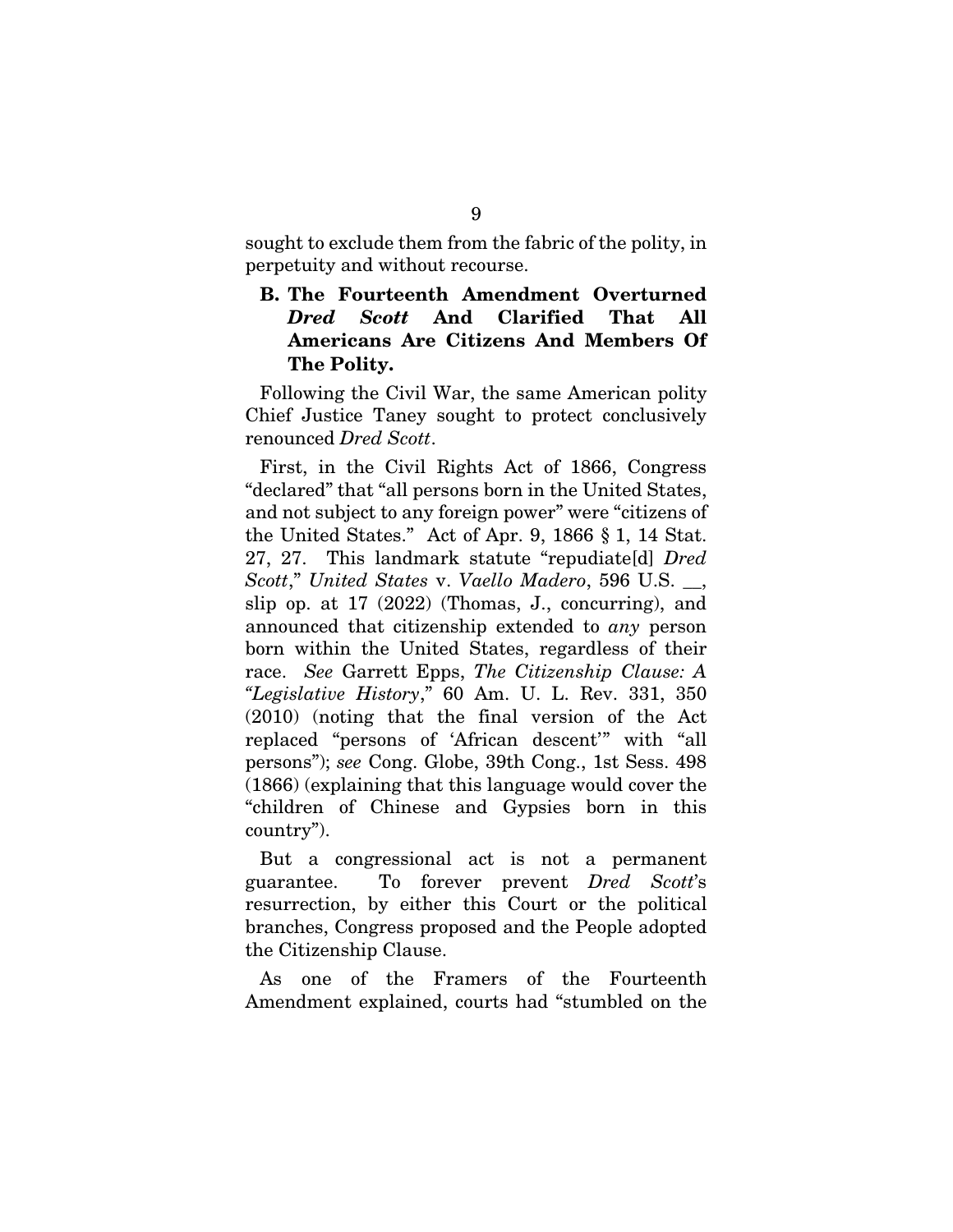subject" of citizenship and thrown "doubt \* \* \* over" a historical truth: that "every person, of whatever race or color, who was born within the United States was a citizen of the United States." Cong. Globe, 39th Cong., 1st Sess. 2768-69 (1866) (statement of Sen. Wade). The Fourteenth Amendment "settle[d] the great question of citizenship" once and for all, "remov[ing] all doubt as to what persons are or are not citizens of the United States" and placing the "question of citizenship \* \* \* under the civil rights bill beyond the legislative power." *Id.* at 2890, 2896 (statement of Sen. Howard); *see also id.* at 2768 (statement of Sen. Wade) (noting that a constitutional amendment was necessary "if the Government should fall into the hands of those who are opposed to the views [expressed in the civil rights bill]  $***$  and may construe the provision in such a way as we do not think it liable to construction at this time").

The Fourteenth Amendment is unequivocal. Citizenship in no way depends on race, status, or the particular geographic region of the United States in which a person was born or lives. Instead, under the Citizenship Clause, "[a]ll persons born or naturalized in the United States, and subject to the jurisdiction thereof, are citizens of the United States," as well as any "State wherein they reside." U.S. Const. amend. XIV, § 1. As Justice Harlan recognized in his canonical dissent to *Plessy* v*. Ferguson*, the Fourteenth Amendment "added greatly to the dignity and glory of American citizenship," and in concert with the Thirteenth and Fifteenth Amendments, "obliterated the race line from our systems of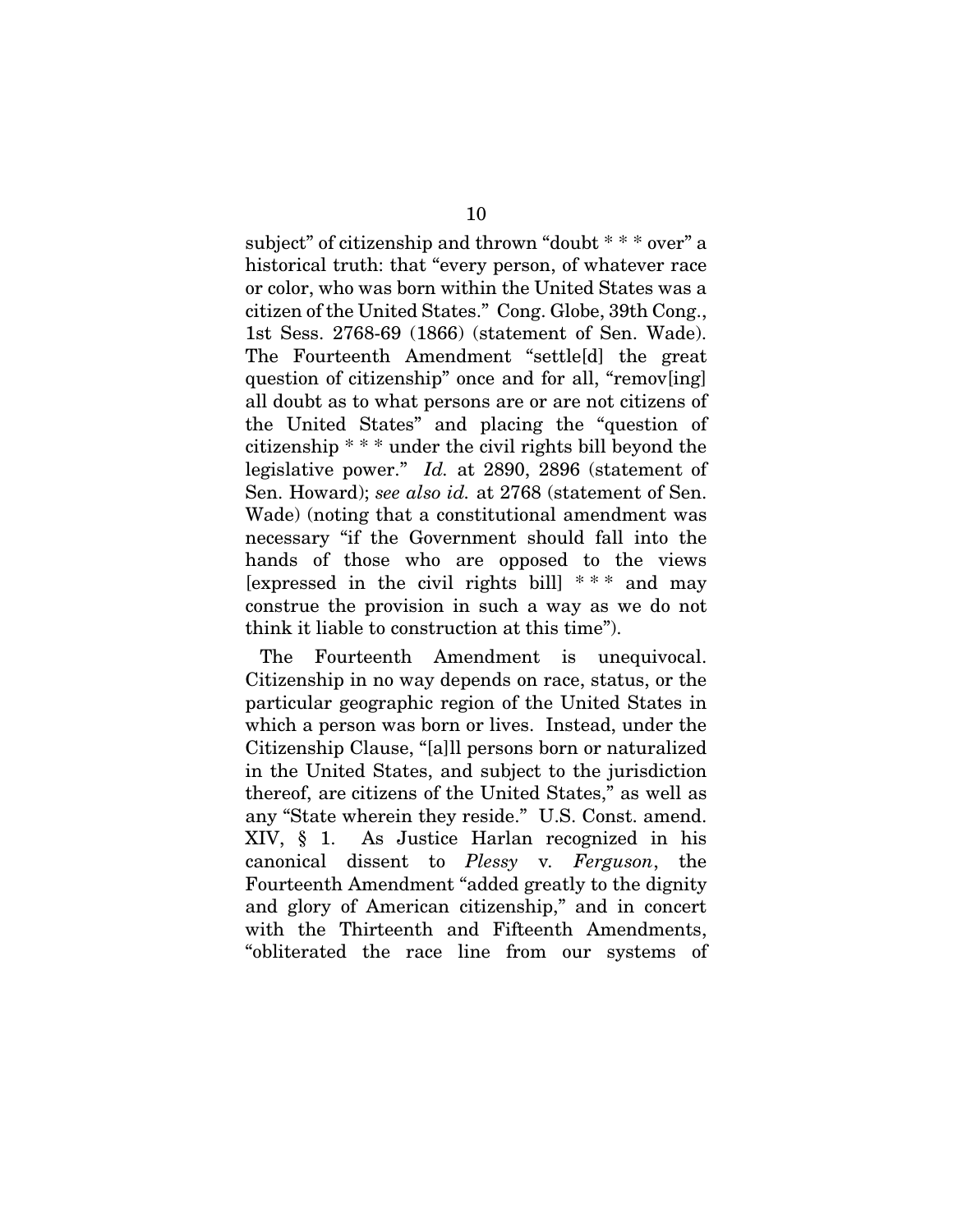governments." 163 U.S. 537, 555, 563 (1896) (Harlan, J., dissenting).<sup>3</sup>

This constitutional greatness was no accident. The Framers of the Fourteenth Amendment intended the clause to apply to persons of all races, not only whites and African Americans. *See* Cong. Globe, 39th Cong., 1st Sess. 2892 (1866) (statement of Sen. Conness) (rejecting the argument that citizenship would not extend to children born in the U.S. of "Chinese" and "Mongolian parents"). They intended it to cover "persons everywhere, whether in the States or in the Territories or in the District of Columbia." *Id.* at 2894 (statement of Sen. Trumbull). And they intended it to totally dispose of the notion that "persons may be born in the United States and yet not be citizens of the United States," despite owing allegiance to no other country. *Id.* at 2769 (statement of Sen. Wade).

The Citizenship Clause is, in short, an unambiguous affirmation of equality. The United States no longer belongs to a "dominant" race, and there are no tiers of membership in this "more perfect Union." *Dred Scott*, 60 U.S. at 404-405; U.S. Const. pmbl.

# II. IN *GONZALES*, THIS COURT WRONGLY DECLINED TO ENFORCE THE CITIZENSHIP CLAUSE'S GUARANTEES.

Given the Citizenship Clause's clarity, its application to Puerto Rico and other territories should

<sup>3</sup> As Justice Harlan rightfully noted, all three Reconstruction Amendments played distinct roles in that process. In particular, the Fifteenth Amendment ensured "no citizen should be denied, on account of his race, the privilege of participating in the political control of his country." *Plessy*, 163 U.S. at 555 (Harlan, J., dissenting).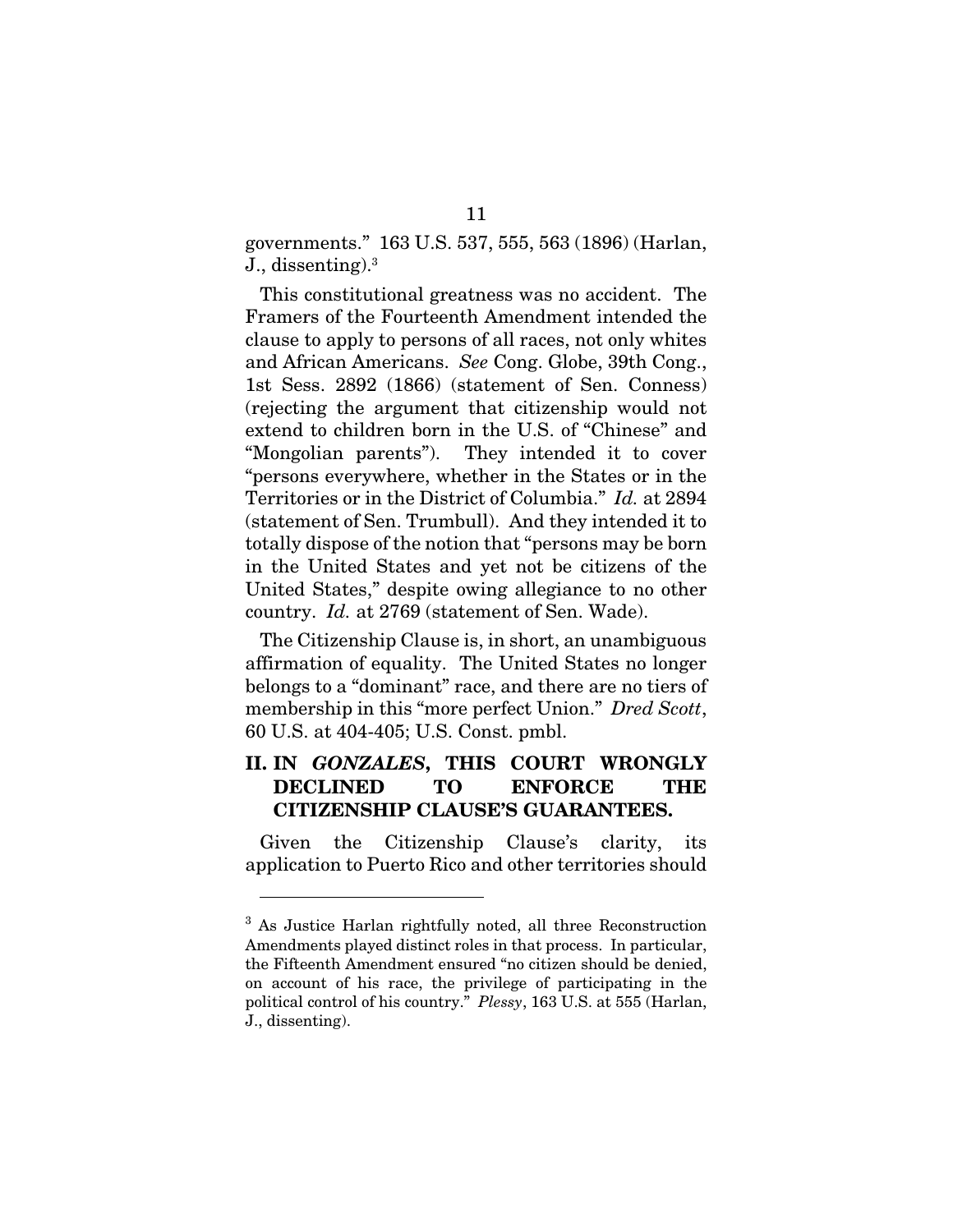never have been a serious question. Yet as the Framers of the Fourteenth Amendment had feared, power indeed fell "into the hands of those who [were] opposed to" its core promise. Cong. Globe, 39th Cong., 1st Sess. 2768 (1866) (statement of Sen. Wade). At the turn of the century, America became an imperial power, and those who favored empire fretted about extending citizenship to new and "savage" foreign acquisitions.

In *Gonzales* v. *Williams*, the Court had the opportunity to declare Puerto Ricans to be citizens, and thus full members in the American community. But instead of enforcing the fundamental promise of equality, the Court sidestepped the issue. In the process, this Court allowed the political branches to dilute the Citizenship Clause, limit membership in our American community, and revitalize *Dred Scott*.

#### A. The Fourteenth Amendment's Protections Posed An Obstacle To American Empire.

1. In the immediate aftermath of the Fourteenth Amendment, there was little question that anyone born in the United States was a citizen. In the *Slaughter-House Cases*, this Court confirmed that the Fourteenth Amendment made "*all persons* born within the United States and subject to its jurisdiction citizens of the United States." 83 U.S. (16 Wall.) 36, 73 (1872). And the Court reaffirmed that "[i]nhabitants of Federal territories and new citizens, made such by annexation of territory or naturalization, \* \* \* could, \* \* \* *as citizens of the United States*, lay claim to every one of the privileges and immunities" that United States "citizenship confer[s]." *Id.* at 119 (emphasis added).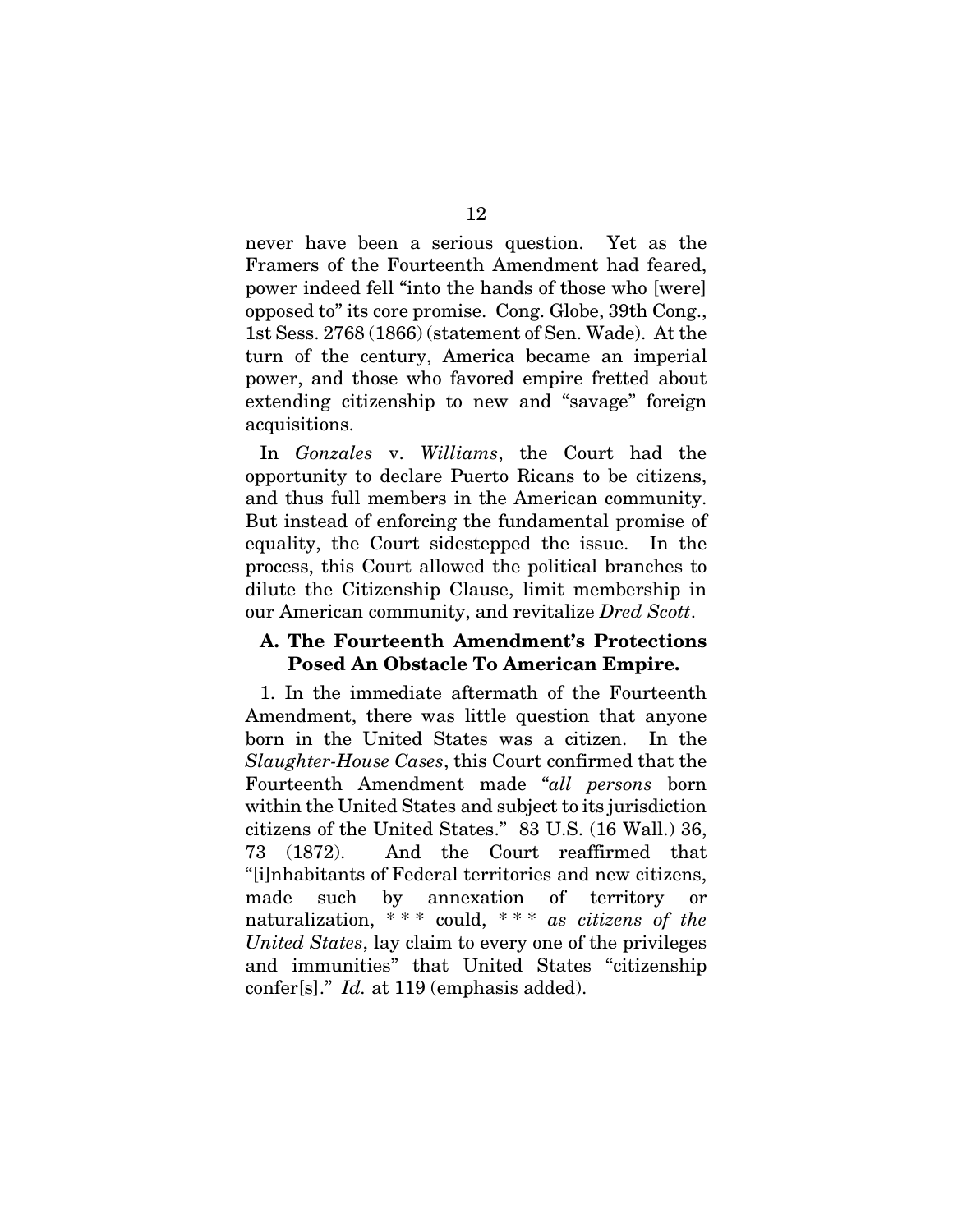Two decades later, in *United States* v. *Wong Kim Ark*, this Court reaffirmed the Citizenship Clause's import, in a moment of moral and legal clarity. The Court emphasized that the Fourteenth Amendment, "in clear words and in manifest intent, includes the children born *within the territory* of the United States of all other persons, of whatever race or color, domiciled within the United States." *Wong Kim Ark*, 169 U.S. at 693 (emphasis added). "Whatever considerations \* \* \* might influence" the political branches to prohibit certain races from entering the country, this Court recognized that it must "give full effect" to the Citizenship Clause's "peremptory and explicit" text. *Id.* at 694; *see also* Pet. 21.

2. But at the turn of the Twentieth Century, the Citizenship Clause's guarantees foundered on the rocks of American empire. In 1898, the United States acquired Puerto Rico, Guam, and the Philippines as a result of the Spanish-American war. America's new borders posed a critical legal challenge: If the Constitution applied to individuals living in U.S. territories, the Fourteenth Amendment required any individual born within those territories to become citizens of the United States. For many in power at the time, the prospect of bringing the territories' "racially inferior" people into the American polity was an unacceptable proposition. *See* Sam Erman, *Almost Citizens: Puerto Rico, the U.S. Constitution, and Empire* 8 (2019).

To circumvent the Constitution's clear text, executive officials and academics concocted new theories limiting the Constitution's effect outside the country's contiguous borders. *See id.* at 39-42 *(*citing S. Doc. No. 234 (56th Cong., 1st Sess. 1900))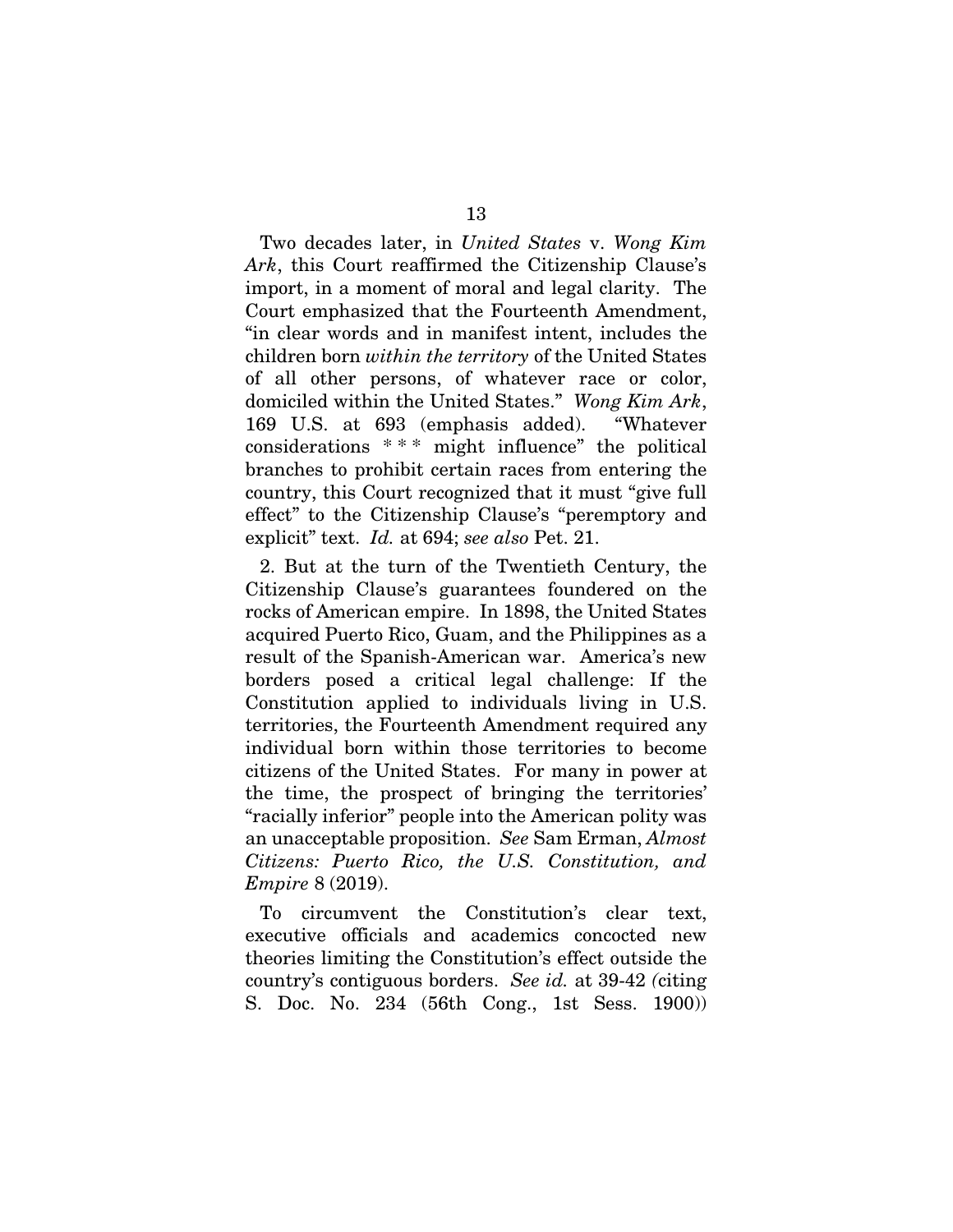(describing proposals by members of the War Department to withhold the Constitution's protections in some U.S. regions); *Vaello Madero*, slip op. at 25 (Gorsuch, J., concurring) (explaining that "[l]eading members of the legal academy," such as Christopher Langdell, James Bradley Thayer, and Abbott Lawrence Lowell, "provided influential support" for the notion that "Congress could permanently rule the country's new acquisitions as a European power might, unrestrained by domestic law"). According to these novel accounts, the Constitution did not automatically extend to newlyacquired territories. Instead, Congress could dictate whether and to what extent constitutional guarantees apply. *See, e.g.*, *Developments in the Law—The U.S. Territories*, 130 Harv. L. Rev. 1617, 1618-19 (2017).

At their core, these supposedly sophisticated legal theories reflected the social Darwinism of the day, a fear of "unfit" and "savage" "alien race[s]." *Id.* at 1618; S. Doc. No. 234, at 46; *see Vaello Madero*, slip op. at 27 (Gorsuch, J., concurring).

In the *Insular Cases*, this Court adopted this newfound interpretation of the Constitution in substance and in style. *Downes* v. *Bidwell*, 182 U.S. 244 (1901), declared that the Constitution's applicability in the territories, at least with respect to certain Constitutional provisions, turned on the express actions of Congress. *See Vaello Madero*, slip op. at 25-26 (Gorsuch, J., concurring); *see also Downes*, 182 U.S. at 279-280 (Brown, J.); *id.* at 293 (White, J., concurring in the judgment). Members of this Court did not hide their contempt for the territories' inhabitants. Justice Brown warned about the "extremely serious" "consequences" of making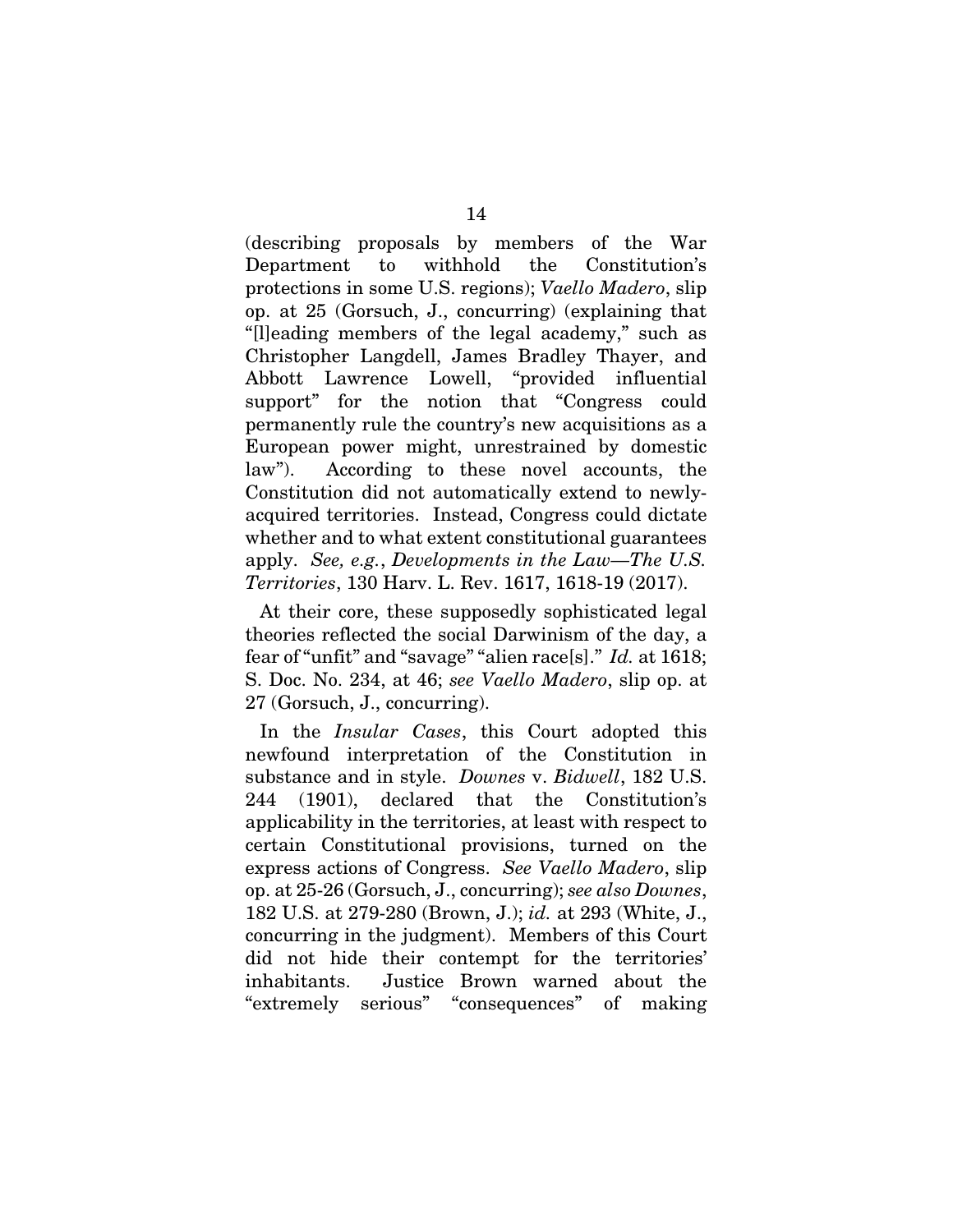"savages" into "citizens," granting them "all the rights, privileges and immunities of citizens," and extending our Constitution to "alien races, differing from us in religion, customs, laws, \* \* \* and modes of thought." *Downes*, 182 U.S. at 279-280, 287. So too, Justice White argued that certain races could properly be excluded from the "American family" based on their unfitness for the American way of life. *See id.* at 306, 339 (White, J., concurring in the judgment); *see also*  Christina Duffy Ponsa-Kraus, *The* Insular Cases *Run Amok: Against Constitutional Exceptionalism in the Territories*, 131 Yale L.J. (forthcoming 2022) (manuscript at 4) (*available at*  https://ssrn.com/abstract=4016666) (noting that the *Insular Cases* were rooted in "the Court's implicit conviction that nonwhite people from unfamiliar cultures were ill-suited to participate in a majoritywhite, Anglo-Saxon polity").

The *Insular Cases*' "results-oriented" approach reconciled the needs of American empire with the promises of the Constitution. *See* Ponsa-Kraus, *supra*, at 30; *see also* Gary Lawson & Guy Seidman, *The Constitution of Empire: Territorial Expansion & American Legal History* 197 (2004) ("The doctrine \* \* \* that emerged from *The Insular Cases* is transparently an invention designed to facilitate the felt needs of a particular moment in American history."). But like *Dred Scott*, the *Insular Cases* "were premised on beliefs both odious and wrong." *Vaello Madero*, slip op. at 39 n.4 (Sotomayor, J., dissenting). They found no support in the Constitution's text or history, and perpetuated the very type of race-based reasoning the Fourteenth Amendment had sought to eradicate.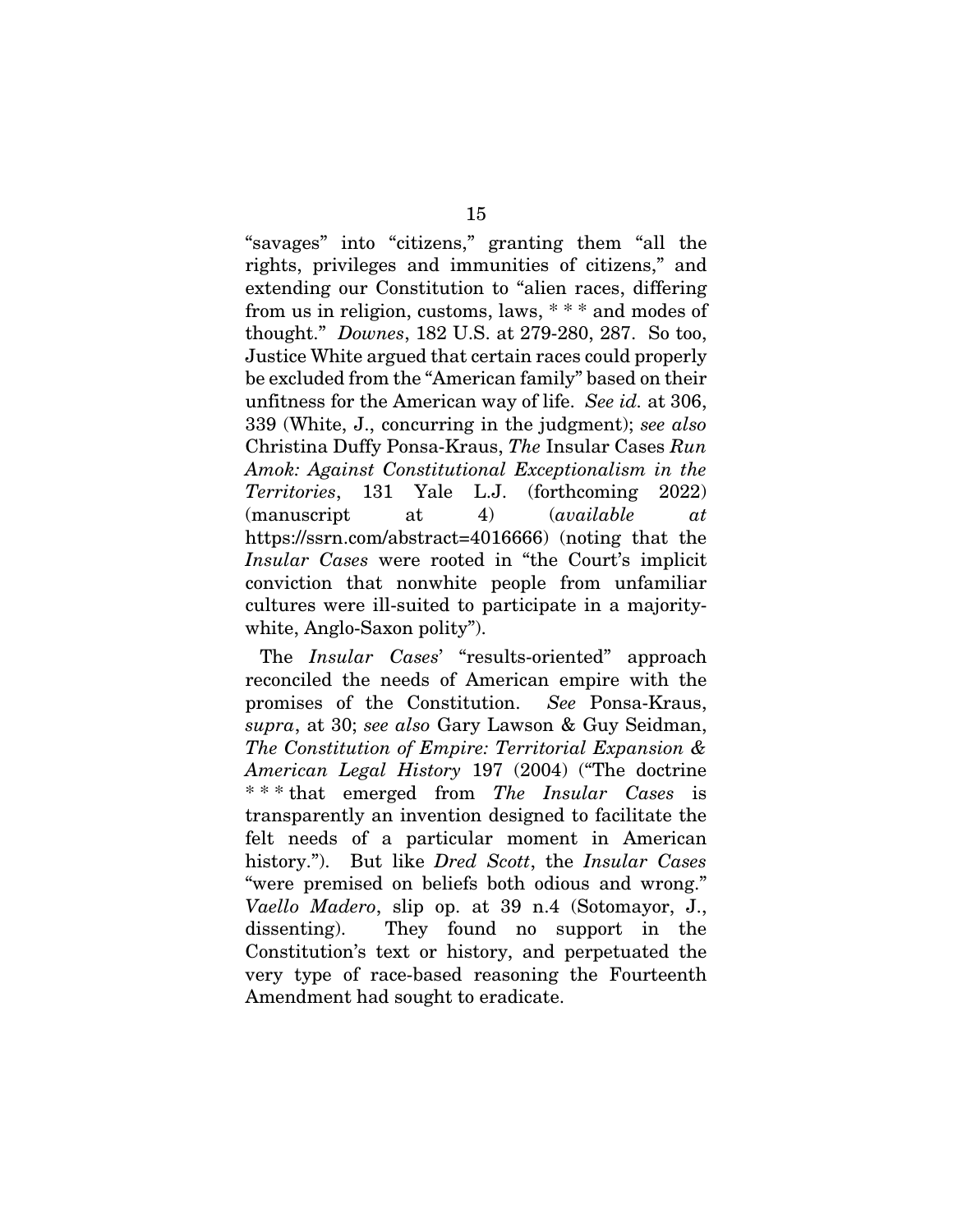# B. *Gonzales* Enabled The Political Branches To Impose Tiers Of Membership In The American Polity.

For all their assertions about the subordinate nature of individuals living in U.S. territories, the *Insular Cases* did not decide whether the territories' inhabitants were citizens of the United States. *Gonzales* v. *Williams* squarely presented the Court with that question—and with an opportunity to right the constitutional ship. Instead, animated by its continued desire to further "the development of" "American empire," this Court through its inaction allowed the political branches to strip those born in the territories of their rightful place in our community. *Downes*, 182 U.S. at 286.

1. When Isabel Gonzalez arrived at Ellis Island, she had no intention of becoming a test-case. Like many who sailed to New York, she sought the promise of opportunity. *See* Erman, *supra*, at 75. Isabel was pregnant, penniless, and recently widowed. *Id*. at 74- 75. When the immigration laws "changed while she was en route," *id*. at 75, immigration officials detained her "as an 'alien immigrant,' in order that she might be returned to Porto Rico if it appeared that she was likely to become a public charge," *Gonzales*, 192 U.S. at 7.

The issue in the case that bears her name was whether Isabel was "an alien immigrant within the intent and meaning of the" relevant immigration act. Id. But the matter turned on the scope and meaning of citizenship. According to the lower court, whether Isabel was an alien depended on whether she was a naturalized citizen. *In re Gonzalez*, 118 F. 941, 941 (C.C.S.D.N.Y. 1902). Because the treaty ceding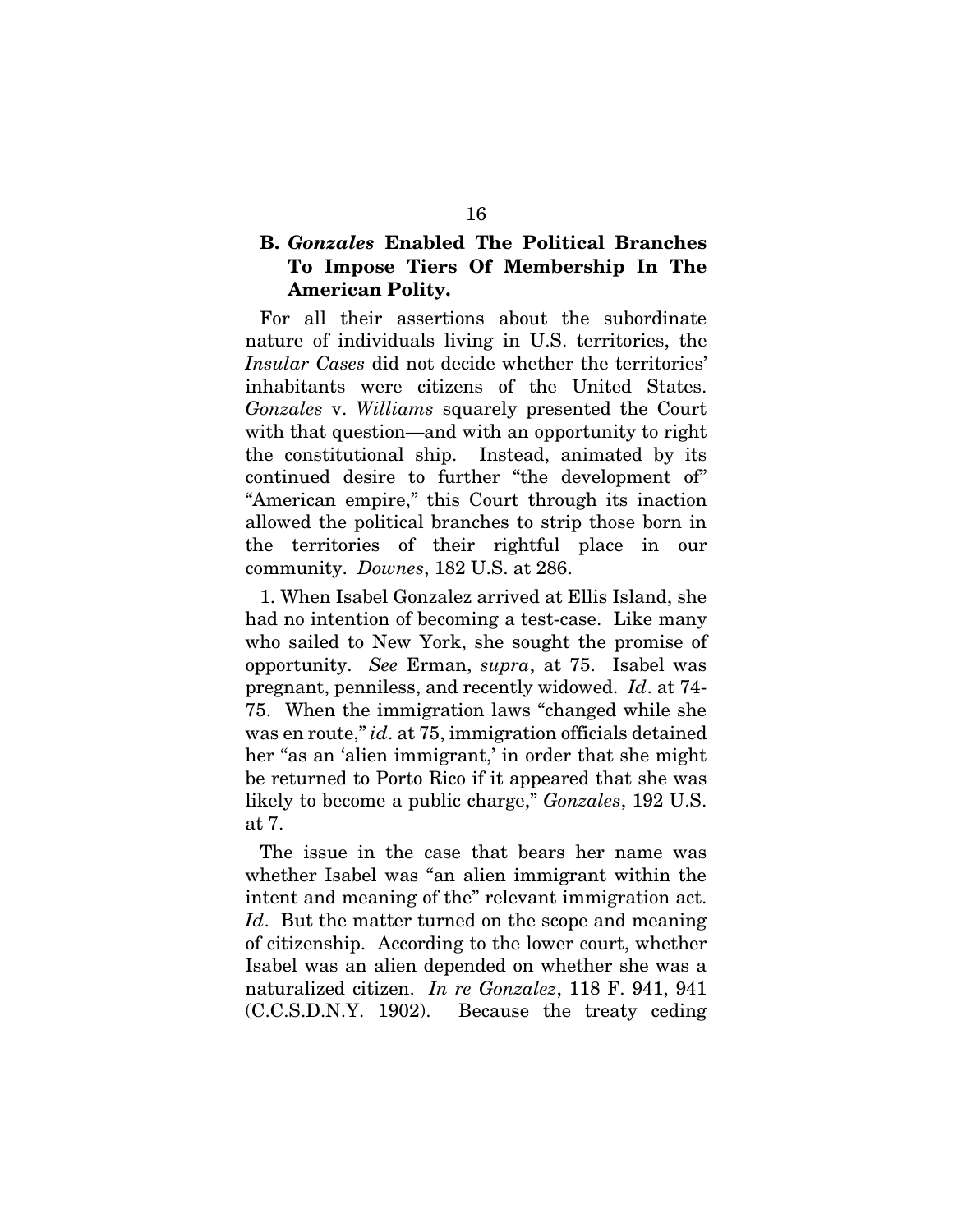Puerto Rico to the United States did not naturalize "foreign born" Puerto Ricans, the lower court reasoned that Isabel was an alien and not a citizen. *Id*. at 941- 942.

Before this Court, competing visions of citizenship took center stage.

The Solicitor General argued (among other things) that Puerto Ricans were "American in nationality and citizens of their islands, but not of American citizenship; that, although now Americans internationally, they retain their former alienage in large degree." *See* Br. for the United States at 41, *Gonzales* v. *Williams*, 192 U.S. 1 (1904) (No. 225). And the Solicitor General vehemently disputed the notion "that the inhabitants of Porto Rico born subsequent to the cession \* \* \* are citizens of the United States." *Id*. at 35. "[N]ative inhabitants" were not incorporated "into our body politic." *Id*. at 54 (internal quotation marks omitted).

Isabel's counsel, meanwhile, disagreed and "sought U.S. citizenship and nationality for Puerto Ricans." Erman, *supra*, at 81.<sup>4</sup> Above all, he urged the Court to avoid the dreadful result of readopting *Dred Scott* and returning to a moment "in our history of which we are least proud." Br. of Appellant at 39, *Gonzales*, 192 U.S. 1 (No. 225).

Finally, in an *amicus* brief, Puerto Rico's Resident Commissioner to the House of Representatives,

<sup>4</sup> Isabel's counsel distinguished "active citizens (burghers)" who held "political rights or privileges" from "passive citizens" who comprise "all members of the nation." Br. of Appellant at 6, *Gonzales*, 192 U.S. 1 (No. 225); *see also* Erman, *supra*, at 81 (noting that this was "a highly discounted form" of citizenship).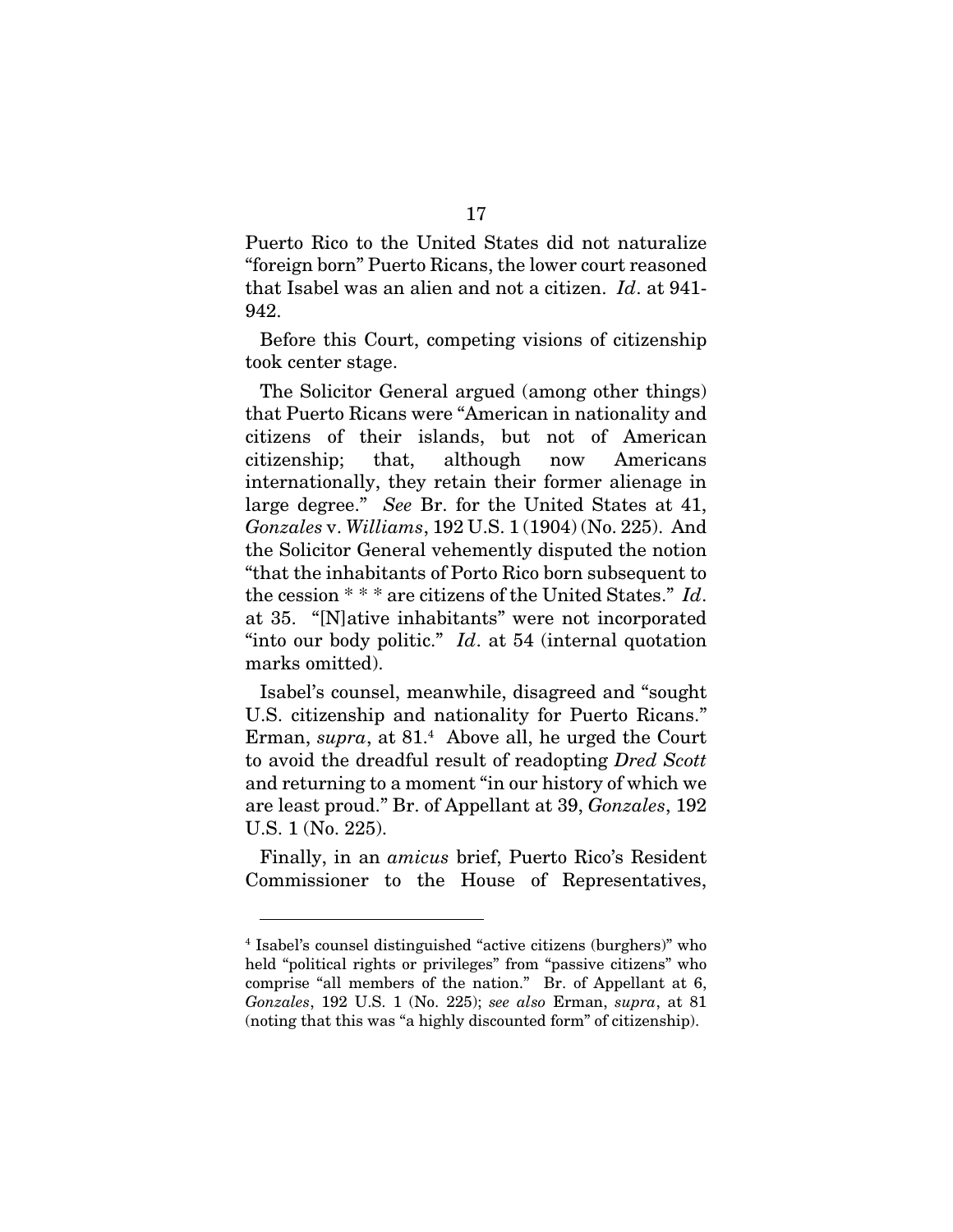Federico Degetau, argued that Puerto Ricans were complete citizens of the United States. According to Degetau, the Fourteenth Amendment's pronouncement that " 'All persons \* \* \* are citizens of the United States *and the State wherein they reside*' \* \* \* establishes a double allegiance, a double citizenship." Br. of Resident Comm'r from Porto Rico as *Amicus Curiae* at 13, *Gonzales*, 192 U.S. 1 (No. 225) (emphasis in original) (quoting U.S. Const. amend.  $XIV, § 1$ ). That "same double allegiance ha[d] been required from the Porto Rican citizens" who took "an oath to support the Constitution (National allegiance) and the laws of Porto Rico (local allegiance)." *Id*.

2. When this Court released its opinion, it intentionally said nothing about citizenship. It did not

discuss the power of Congress in the premises; or the contention of Gonzales' counsel that the cession of Porto Rico accomplished the naturalization of its people; or that of Commissioner Degetau, in his excellent argument as *amicus curioe*, that a citizen of Porto Rico \* \* \* is necessarily a citizen of the United States.

*Gonzales*, 192 U.S. at 12. Instead, the Court held only that Puerto Ricans were not aliens within the technical meaning of the applicable immigration laws. *Id*.

This Court's decision was no admirable act of judicial restraint. By avoiding the citizenship question, the Court implicitly greenlit racial limitations on membership in the American community. The Fourteenth Amendment had flatly rejected *Dred Scott*'s conclusion that people born in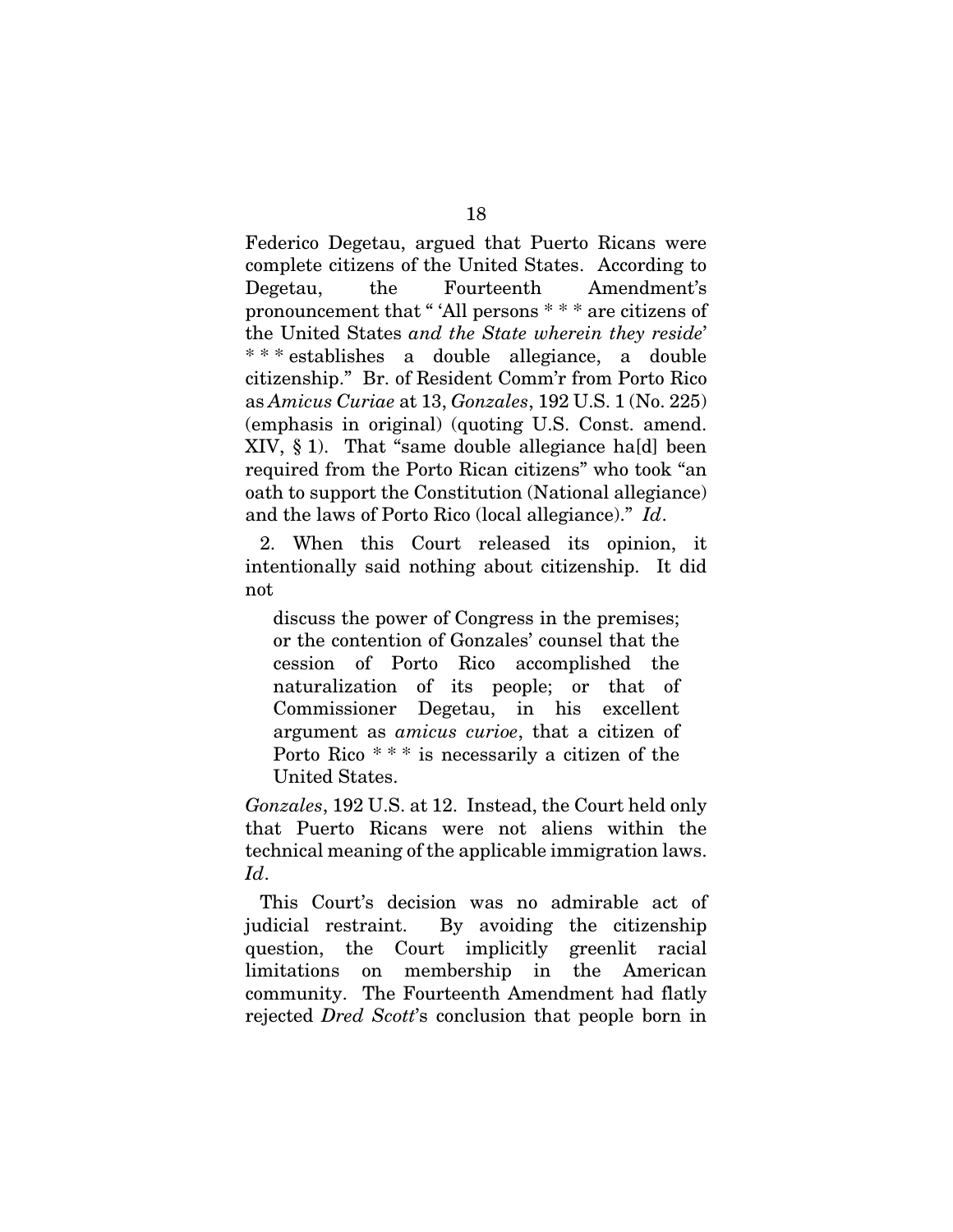the United States could simultaneously be nonforeigners and non-citizens. *See supra* p. 10. But the Court's "strategic silence" invited "the possibility of a status somewhere between citizen and alien." Erman, *supra*, at 87.

Predictably, after *Gonzales*, "the federal government began designating the inhabitants of" certain U.S. territories as "noncitizen U.S. nationals"—subjecting these individuals' futures to the political branches' whim. Ponsa-Kraus, *supra*, at 58-59. It is that same political process which today denies American Samoans equal membership in our body politic. *Id.*

# III. THE DECISION BELOW RESUCCITATES *DRED SCOTT* AND PRESENTS THIS COURT WITH AN OPPORUNITY TO CORRECT *GONZALES*'S MISTAKES.

In denying American Samoans the protections of the Citizenship Clause, the decision below echoes the tragic mistakes of *Dred Scott*, that moment "in our history of which we are least proud." Br. of Appellant at 39, *Gonzales*, 192 U.S. 1 (No. 225). This Court should take this case to declare that we are all equally American. Otherwise, just as it did over a century ago in *Gonzales*, this Court—through its strategic silence—will prize policy over text, and allow the political branches to hollow out the enduring promise of the Fourteenth Amendment.

1. According to the decision below, it has "always [been] clear" that citizenship in U.S. territories is not "an automatic individual right guaranteed by the Constitution"—even if it *is* an automatic right for Americans born anywhere else in the country. Pet. App. 11a. In the Tenth Circuit's view, that disparate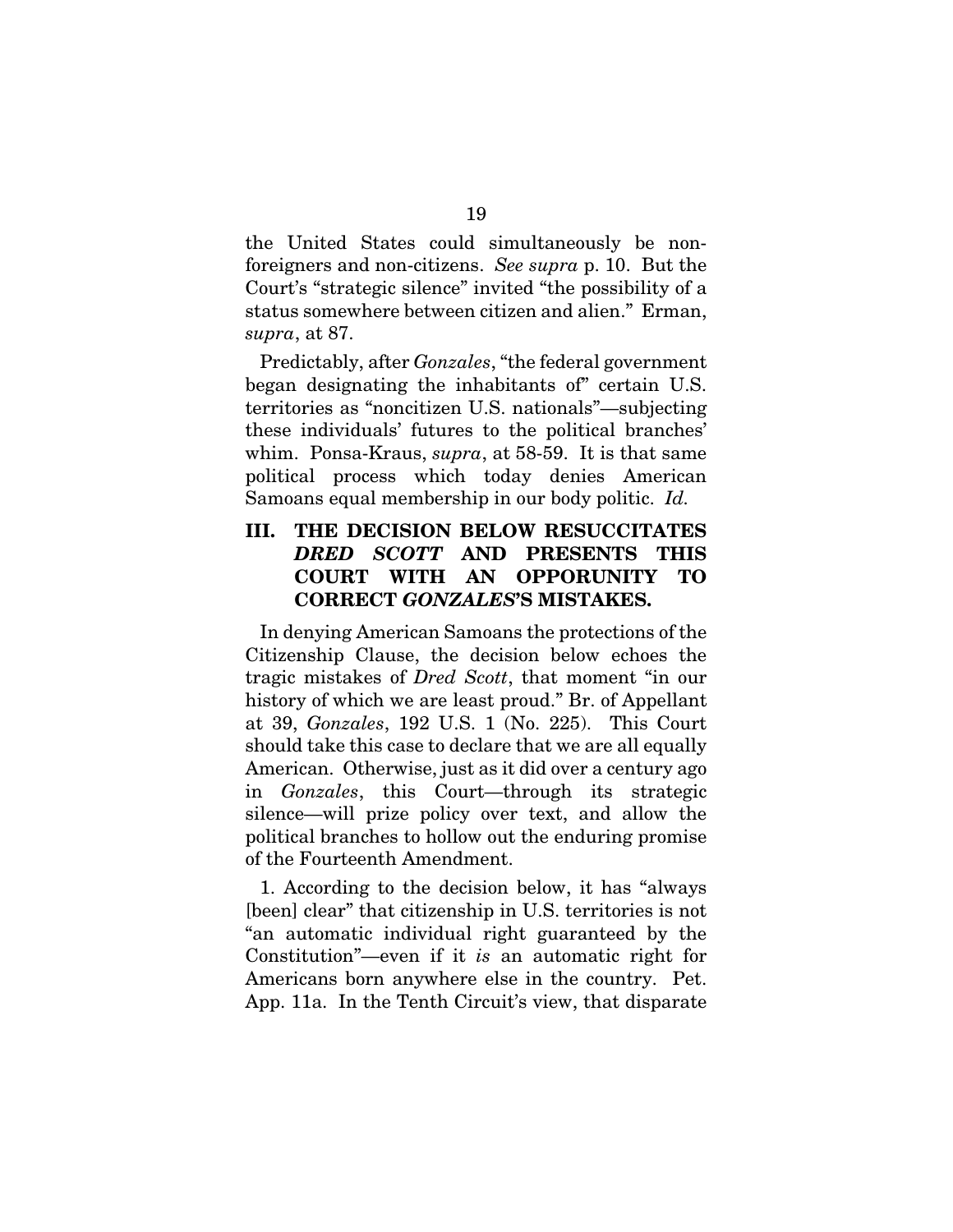treatment aligns with the government's historical view of territories as quasi-American, *id.* at 12a, and (at least according to the panel majority) preserves American Samoans' "traditional and distinctive way of life," *id.* at 8a.

The panel majority's reasoning was of course wellintentioned. But the ultimate meaning of its conclusion is clear. American Samoans are a "separate class of persons," and the Constitution does not "include[]" them among the "people of the United States." *Dred Scott*, 60 U.S. at 404, 411.

The ramifications are profound: Petitioners have no "right to vote," no "right to run for elective federal or state office outside American Samoa," and no "right to serve on federal and state juries." Pet. App. 6a. By affirming the concept of American-born non-citizens, the decision below stigmatizes American Samoans, and "trap[s]" them "in a subordinate status." Ponsa-Kraus, *supra*, at 30. Despite being born on U.S. soil, American Samoans are not citizens of the United States. Because they owe permanent allegiance to the United States, they are not citizens of anywhere else either. *See Dred Scott*, 60 U.S. at 420 ("The African race, however, born in the country, did owe allegiance to the Government, whether they were slave or free; but it is repudiated, and rejected from the duties and obligations of citizenship  $***$ ."). They are therefore "left without the protection of citizenship in any country in the world—as [people] without a country." *Afroyim* v. *Rusk*, 387 U.S. 253, 268 (1967); *see Perez* v. *Brownell*, 356 U.S. 44, 64 (1958) (Warren, C.J., dissenting) ("[A] stateless person, disgraced and degraded in the eyes of his countrymen[,] \* \* \* has no lawful claim to protection from any nation, and no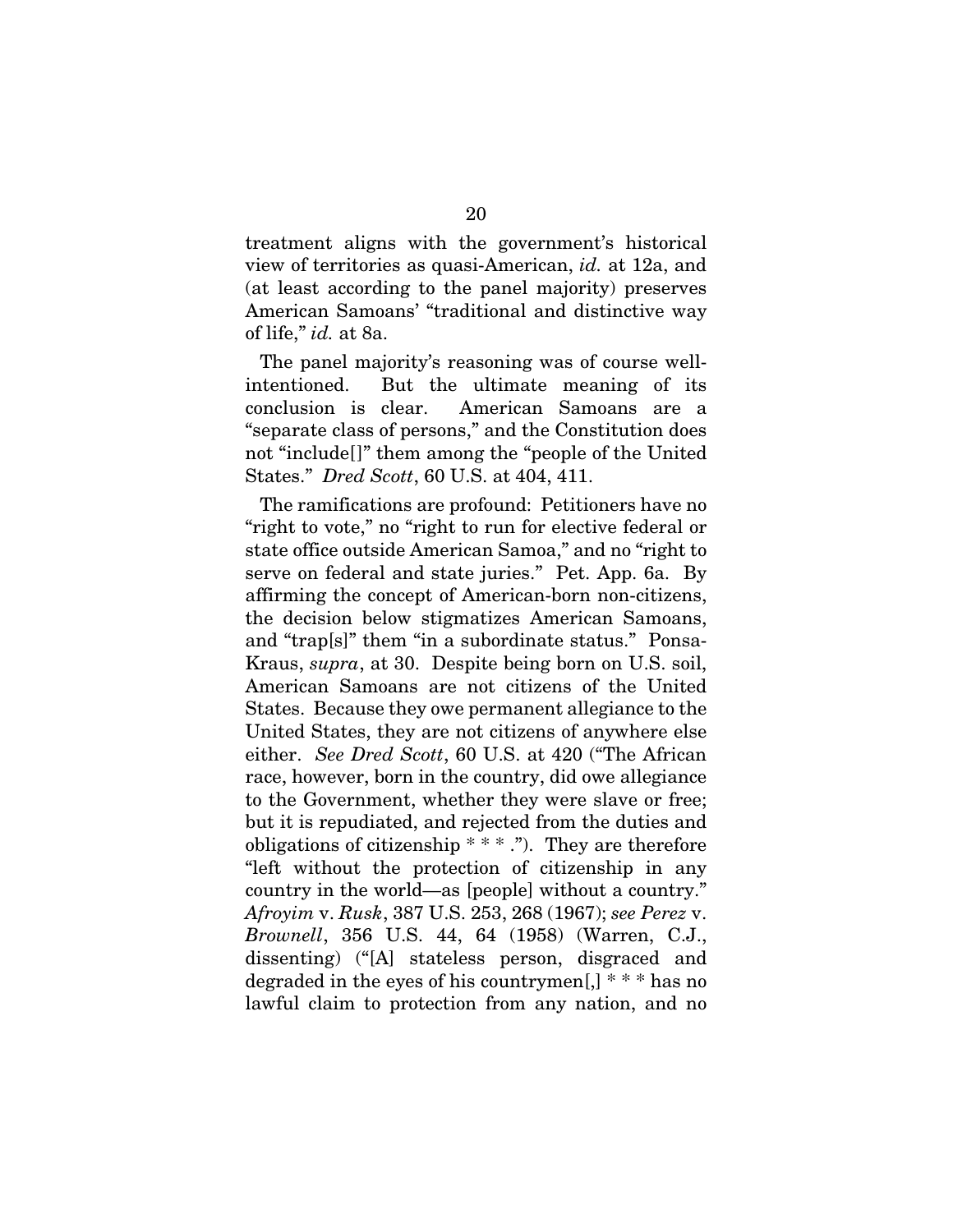nation may assert rights on his behalf."). That result squarely defies the core promise of the Citizenship Clause: that there are no tiers of citizenship in this great nation. *See supra* pp. 9-11.

Worse still, the result below defies the clear purpose of the Fourteenth Amendment: to remove the question of citizenship from the political branches. The decision below declared the Citizenship Clause too "ambigu[ous]" to govern the case at bar, and "le[ft] the citizenship status of American Samoans in the hands of Congress" instead. Pet. App. 32a. According to the panel majority, "*Congress* plays the preeminent role in the determination of citizenship in unincorporated territorial lands," while "courts play but a subordinate role in the process." *Id.* at 5a (emphasis added).

But the Citizenship Clause teaches the reverse. The Framers of the Fourteenth Amendment deemed birthright citizenship too fundamental to subject to "the legislative power" and its changing views. Cong. Globe, 39th Cong., 1st Sess. 2896 (1866) (statement of Sen. Howard). As this Court has long acknowledged, citizenship is "a right no less precious than life or liberty." *Klapprott* v. *United States*, 335 U.S. 601, 616 (1949) (Rutledge, J., concurring). "[I]t is regarded as the highest hope of civilized men." *Schneiderman* v*. United States*, 320 U.S. 118, 122 (1943). Because the "citizenry is the country and the country is its citizenry," it would be "completely incongruous to [recognize] a rule of law under which a group of citizens temporarily in office can deprive another group of citizens of their citizenship." *Afroyim*, 387 U.S. at 268. Yet that is precisely what the Tenth Circuit allowed: American Samoans cannot receive birthright citizenship unless Congress gives it to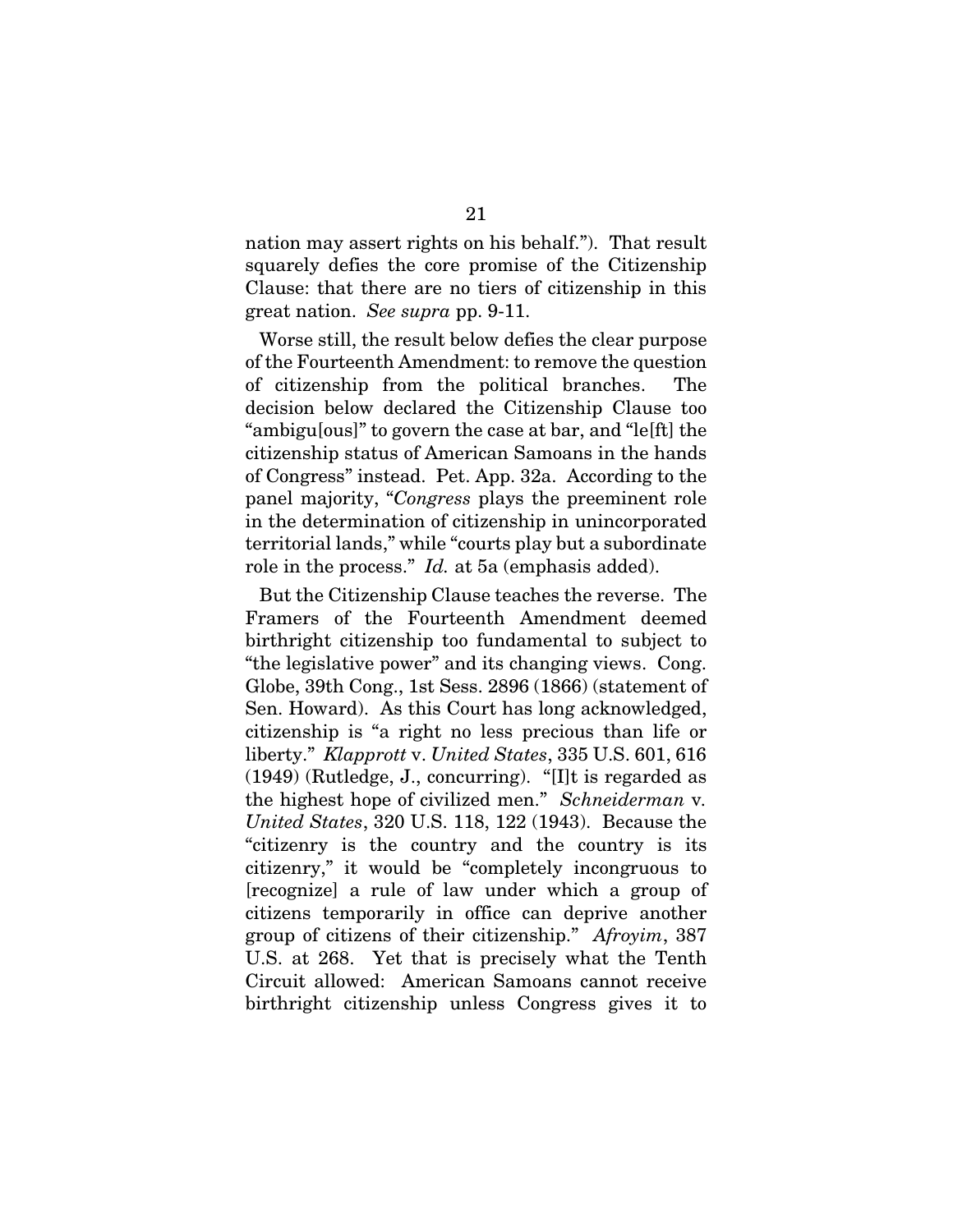them—and even then, Congress may remove that right at whim. In other words, American Samoans have only "the rights [and] privileges" that "those who holld the power and the Government might choose to grant them." *Dred Scott*, 60 U.S. at 404-405.

2. The Tenth Circuit justified its decision by pointing to the significant policy considerations it believed were at stake. Pet. App. 5a. In the panel majority's view, the "wishes of the territory's democratically elected representatives, who  $***$  urge us not to impose citizenship on an unwilling people from a courthouse thousands of miles away, have not been taken into adequate consideration." *Id.* The panel majority invoked the *Insular Cases*—in a "repurposed" form—to "preserve [the American Samoans'] traditional cultural practices" and "defer to the preferences of indigenous peoples." *Id.* at 17a-18a.

But it is not the courts' role to sidestep the Citizenship Clause to accommodate policy concerns even when those concerns come from local elected officials. Nor should courts be relying on severely discredited cases that lack any "foundation in the Constitution"—no matter how those cases may be reframed. *Vaello Madero*, slip op. at 24 (Gorsuch, J., concurring); *see* Pet. 32 (arguing "the project of repurposing the *Insular Cases* is fundamentally flawed"). And even if the *Insular Cases* could be repurposed to promote policy considerations, the panel opinion at no point explained how denying American Samoans citizenship advances those goals. Self-determination and cultural preservation are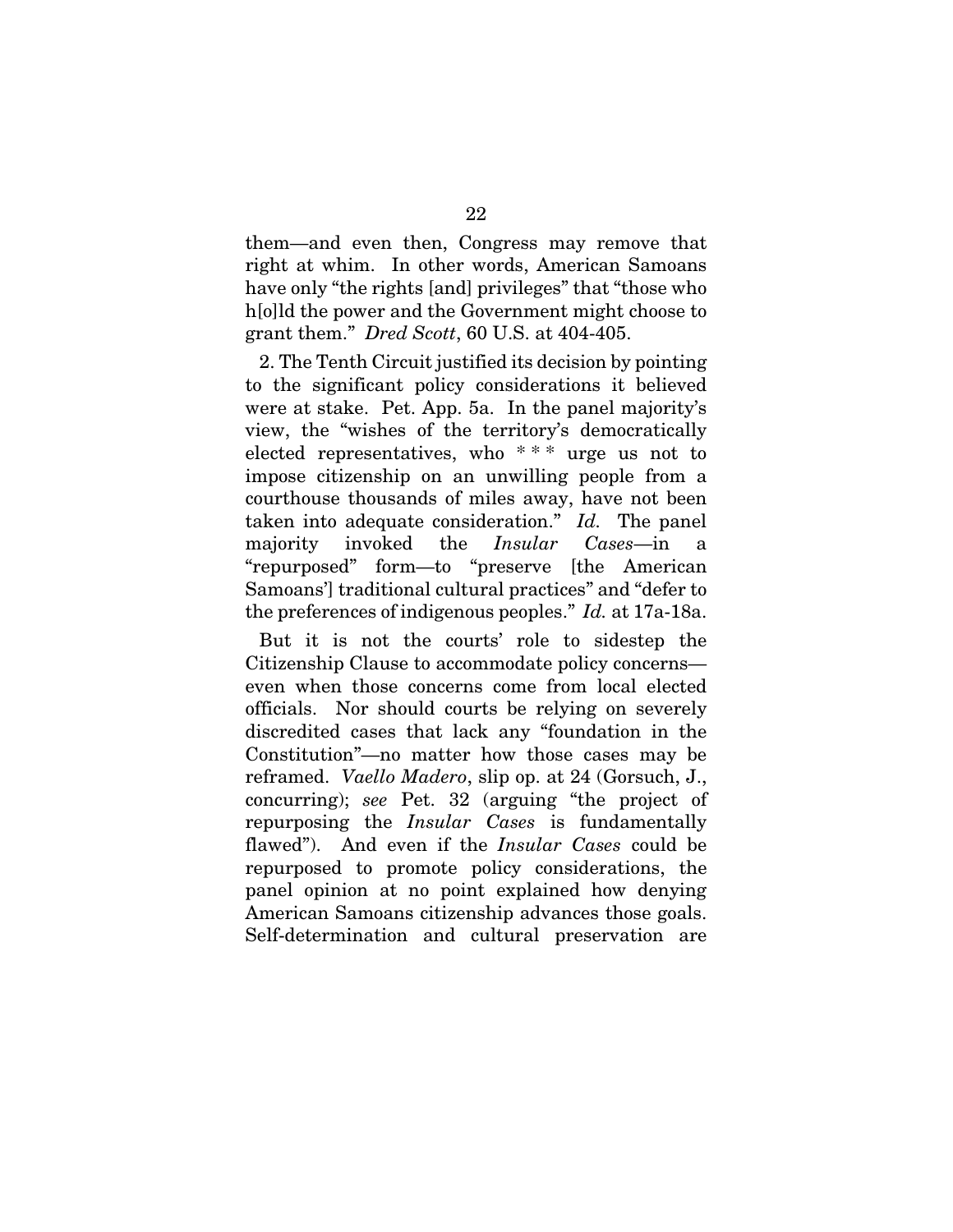undoubtedly important. But it is not at all clear that citizenship implicates those concerns one bit.<sup>5</sup>

This case now confronts this Court with a stark choice, not unlike the one posed in *Gonzales*. The Court can deny the Petition and subordinate the clear meaning of the Constitution to the vague policy concerns of the day. Or this Court can grant the Petition and enforce the Constitution's guarantee of citizenship to all persons born in the United States.

In *Gonzales*, this Court enabled racial limits on citizenship—undoing the grand promise of the Fourteenth Amendment. The Court should avoid repeating that same mistake here, and "should settle this question right." *Vaello Madero*, slip op. at 32 (Gorsuch, J., concurring). "Our fellow Americans" "deserve no less." *Id*. at 33.

<sup>5</sup> *See, e.g.*, Ponsa-Kraus, *supra*, at 51-53, 61-62 (explaining that "[n]one" of the constitutional provisions that potentially threaten certain cultural practices in American Samoa "applies to U.S. citizens any more or less than noncitizen U.S. nationals," and that, in any event, courts have upheld the constitutionality of American Samoan cultural practices).